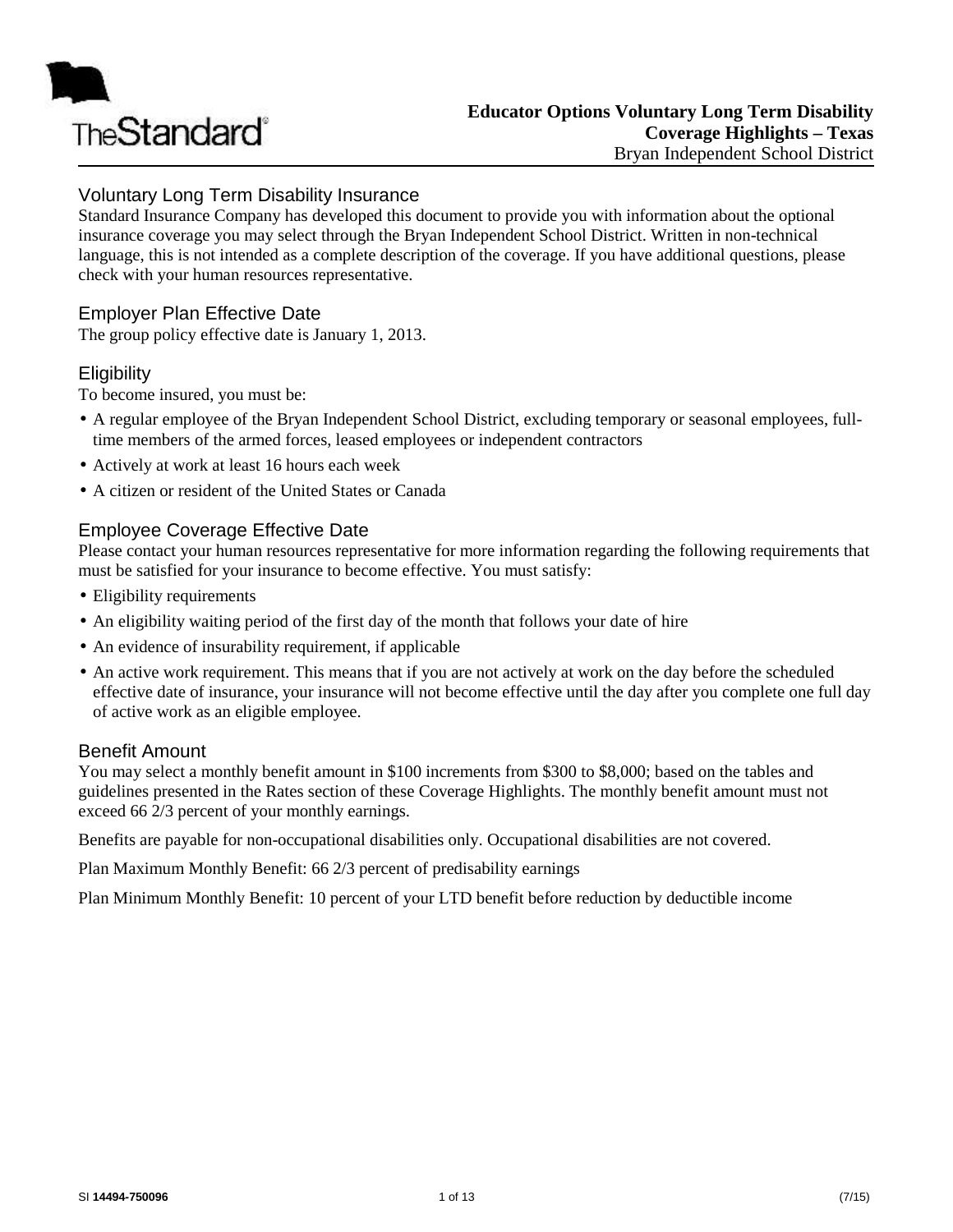# Benefit Waiting Period and Maximum Benefit Period

The benefit waiting period is the period of time that you must be continuously disabled before benefits become payable. Benefits are not payable during the benefit waiting period. The maximum benefit period is the period for which benefits are payable. The benefit waiting period and maximum benefit period associated with your plan options are shown below:

| Option | Accidental Injury  | <b>Other Disability</b> | Maximum Benefit Period                      |
|--------|--------------------|-------------------------|---------------------------------------------|
|        | $0 \, \text{days}$ | 3 days                  | 3 Years for Sickness & 5 Years for Accident |
| 2      | 14 days            | 14 days                 | 3 Years for Sickness & 5 Years for Accident |
| 3      | 30 days            | 30 days                 | 3 Years for Sickness & 5 Years for Accident |
| 4      | 60 days            | 60 days                 | 3 Years for Sickness & 5 Years for Accident |
| 5      | $0 \, \text{days}$ | 3 days                  | To SSNRA for both Sickness & Accident       |
| 6      | 14 days            | 14 days                 | To SSNRA for both Sickness & Accident       |
| 7      | 30 days            | 30 days                 | To SSNRA for both Sickness & Accident       |
| 8      | 60 days            | 60 days                 | To SSNRA for both Sickness & Accident       |

#### **Options 1-4: Maximum Benefit Period of 3 years for Sickness**

If you become disabled before age 64, LTD benefits may continue during disability for 3 years. If you become disabled at age 64 or older, the benefit duration is determined by your age when disability begins:

| <u>Age</u> | Maximum Benefit Period |
|------------|------------------------|
| 64         | 2 years 6 months       |
| 65         | 2 years                |
| 66         | 1 year 9 months        |
| 67         | 1 year 6 months        |
| 68         | 1 year 3 months        |
|            | 1 year                 |
|            |                        |

### **Options 1-4: Maximum Benefit Period of 5 years for Accident**

If you become disabled before age 62, LTD benefits may continue during disability for 5 years. If you become disabled at age 62 or older, the benefit duration is determined by your age when disability begins:

| <u>Age</u> | Maximum Benefit Period |
|------------|------------------------|
| 62         | 3 years 6 months       |
| 63         | 3 years                |
| 64         | 2 years 6 months       |
| 65         | 2 years                |
| 66         | 1 year 9 months        |
| 67         | 1 year 6 months        |
| 68         | 1 year 3 months        |
|            | 1 year                 |
|            |                        |

#### **Options 5-8: Maximum Benefit Period of To SSNRA for Sickness and Accident**

If you become disabled before age 62, LTD benefits may continue during disability until you reach age 65 or to the Social Security Normal Retirement Age (SSNRA) or 3 years 6 months, whichever is longer. If you become disabled at age 62 or older, the benefit duration is determined by your age when disability begins:

| <u>Age</u> | Maximum Benefit Period                             |
|------------|----------------------------------------------------|
| 62         | To SSNRA, or 3 years 6 months, whichever is longer |
| 63         | To SSNRA, or 3 years, whichever is longer          |
| 64         | To SSNRA, or 2 years 6 months, whichever is longer |
| 65         | 2 years                                            |
| 66         | 1 year 9 months                                    |
| 67         | 1 year 6 months                                    |
| 68         | 1 year 3 months                                    |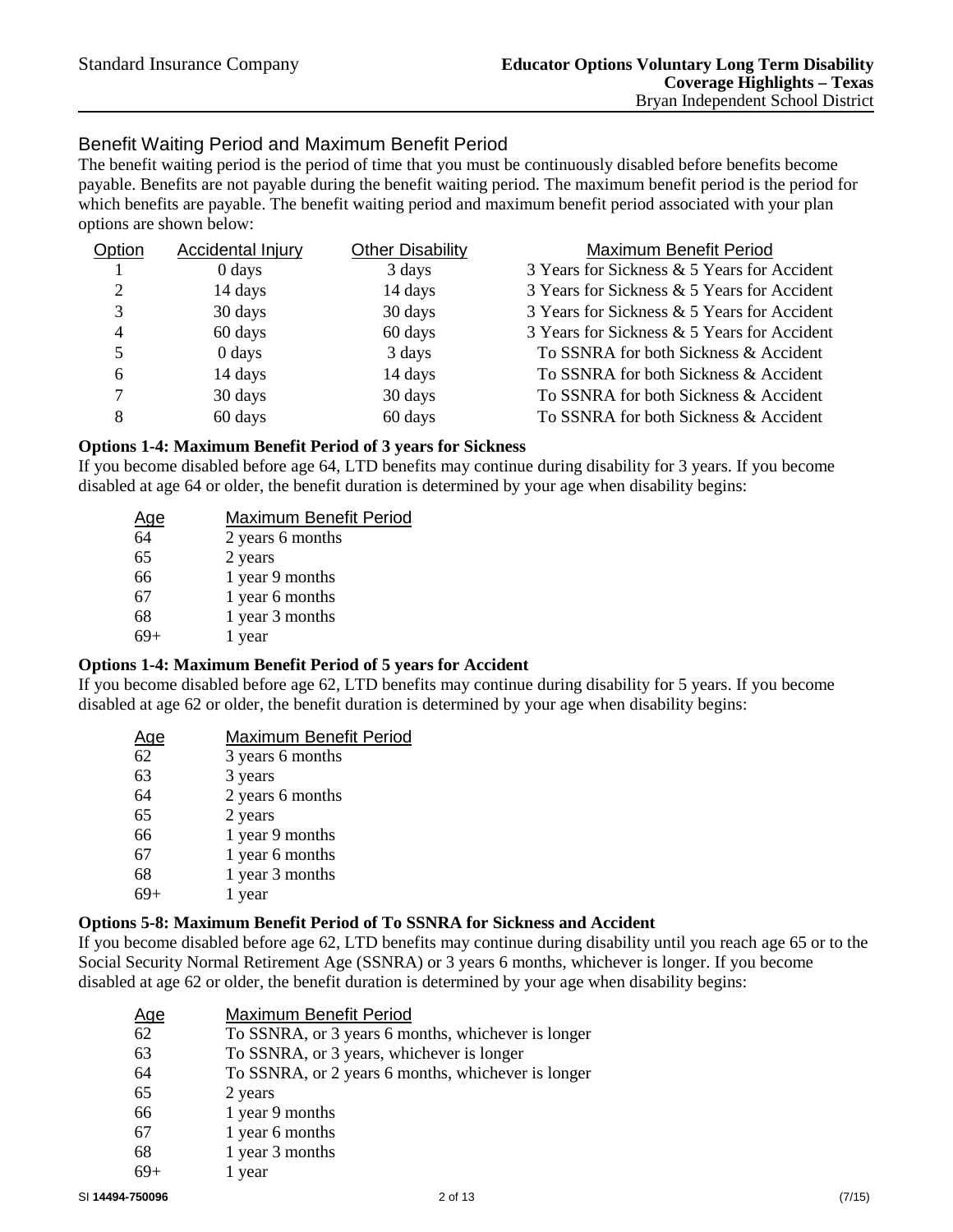## First Day Hospital Benefit

With this benefit, if an insured employee is hospital confined for at least four hours, is admitted as an inpatient and is charged room and board during the benefit waiting period, the benefit waiting period will be satisfied. Benefits become payable on the date of hospitalization; the maximum benefit period also begins on that date. This feature is included only on LTD plans with benefit waiting periods of 30 days or less.

### Preexisting Condition Exclusion

A general description of the preexisting condition exclusion is included in the Group Voluntary Long Term Disability Insurance for Educators and Administrators brochure. If you have questions, please check with your human resources representative.

Preexisting Condition Period: The 180-day period just before your insurance becomes effective

Exclusion Period: 12 months

### Preexisting Condition Waiver

If your insurance has been in force for 12 months or more, for the first 30 days of disability after the benefit waiting period, the Preexisting Condition provision will not be applied to an increase in your benefit amount. After 90 days of benefits, the Preexisting Condition provision will apply to increases of more than \$300. The Preexisting Condition Provision applies immediately if you:

- Decrease your Benefit Waiting Period by more than one level; or
- Increase your Maximum Benefit Period

If your insurance has been in force for less than 12 months and your disability is found to be a Preexisting Condition, you may be eligible for up to 30 days of benefits if you are disabled and meet all applicable policy provisions. If the Benefit Waiting Period you elect under this policy is less than the Benefit Waiting Period you were insured for under the Prior Plan, your benefits will begin on the later of these two plans.

If a disability is deemed to be a Preexisting Condition, benefits are payable under your prior elections, if any.

### Own Occupation Period

For the plan's definition of disability, as described in your brochure, the own occupation period is the first 24 months for which LTD benefits are paid.

### Any Occupation Period

The any occupation period begins at the end of the own occupation period and continues until the end of the maximum benefit period.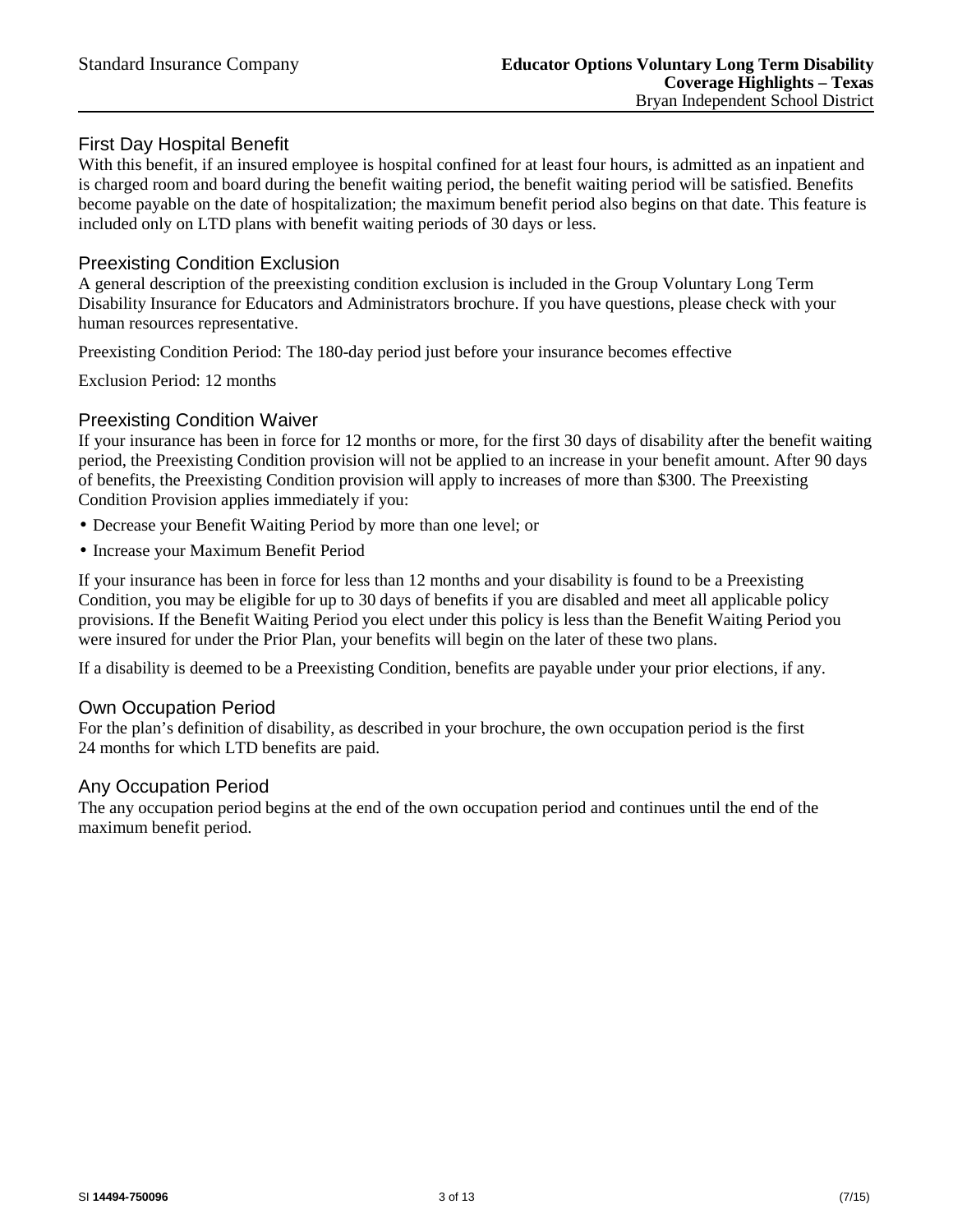## Other LTD Features

- **Employee Assistance Program (EAP)** This program offers support, guidance and resources that can help an employee resolve personal issues and meet life's challenges.
- **Family Care Expense Adjustment** Disabled employees faced with the added expense of family care when returning to work may receive combined income from LTD benefits and work earnings in excess of 100 percent of indexed predisability earnings during the first 12 months immediately after a disabled employee's return to work.
- **Special Dismemberment Provision –** If an employee suffers a lost as a result of an accident, the employee will be considered disabled for the applicable Minimum Benefit Period and can extend beyond the end of the Maximum Benefit Period
- **Reasonable Accommodation Expense Benefit** Subject to The Standard's prior approval, this benefit allows us to pay up to \$25,000 of an employer's expenses toward work-site modifications that result in a disabled employee's return to work.
- **Survivor Benefit** A Survivor Benefit may also be payable. This benefit can help to address a family's financial need in the event of the employee's death.
- **Return to Work (RTW) Incentive** The Standard's RTW Incentive is one of the most comprehensive in the employee benefits history. For the first 12 months after returning to work, the employee's LTD benefit will not be reduced by work earnings until work earnings plus the LTD benefit exceed 100 percent of predisability earnings. After that period, only 50 percent of work earnings are deducted.
- **Rehabilitation Plan Provision** Subject to The Standard's prior approval, rehabilitation incentives may include training and education expense, family (child and elder) care expenses, and job-related and job search expenses.

## When Benefits End

LTD benefits end automatically on the earliest of:

- The date you are no longer disabled
- The date your maximum benefit period ends
- The date you die
- The date benefits become payable under any other LTD plan under which you become insured through employment during a period of temporary recovery
- The date you fail to provide proof of continued disability and entitlement to benefits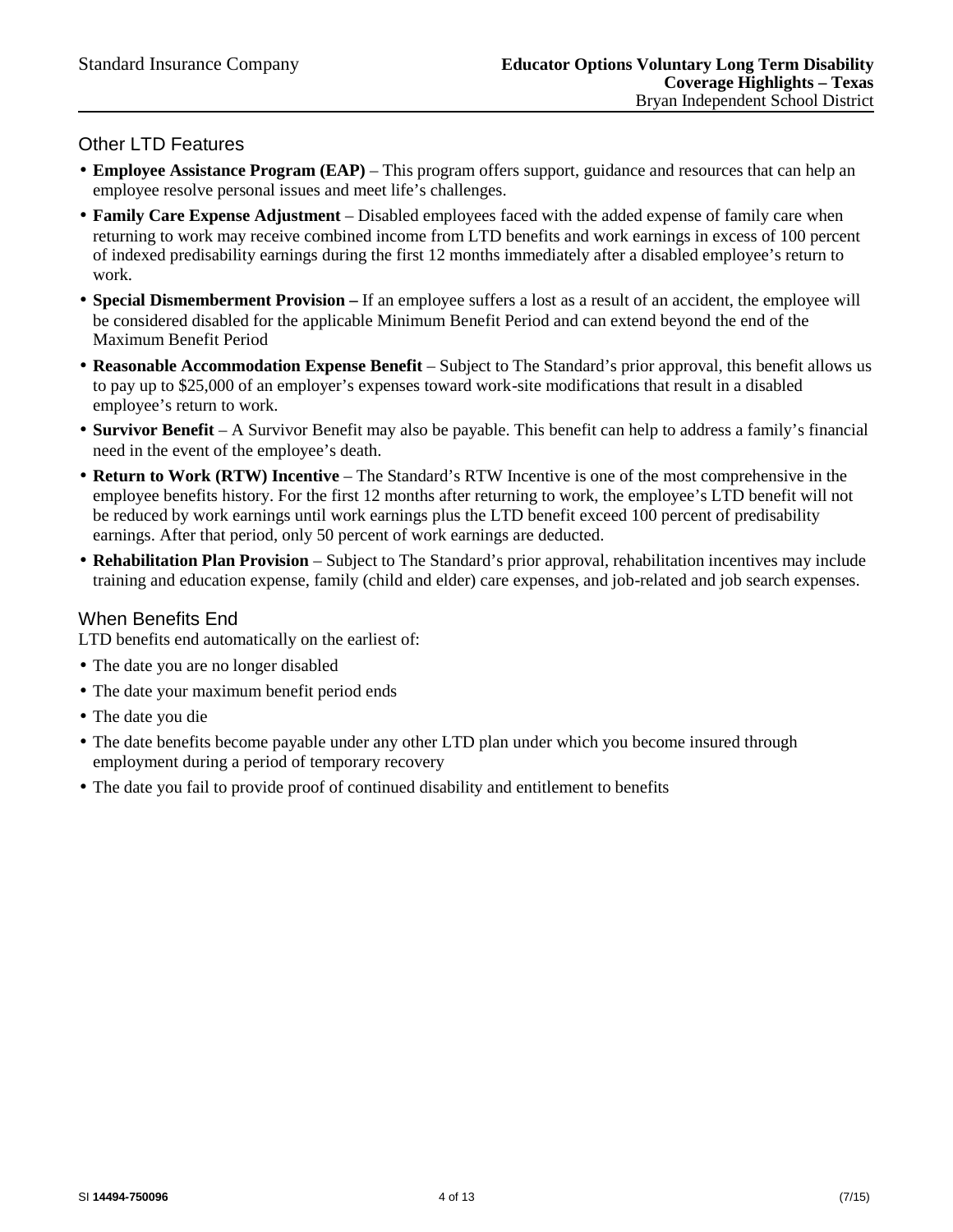## Rates

Employees can select a monthly LTD benefit ranging from a minimum of \$300 to a maximum amount based on how much they earn. Referencing the appropriate attached charts, follow these steps to find the monthly cost for your desired level of monthly LTD benefit and benefit waiting period:

- 1. Find the maximum LTD benefit by locating the amount of your earnings in either the Annual Earnings or Monthly Earnings column. The LTD benefit amount shown associated with these earnings is the maximum amount you can receive. If your earnings fall between two amounts, you must select the lower amount.
- 2. Select the desired monthly LTD benefit between the minimum of \$300 and the determined maximum amount, making sure not to exceed the maximum for your earnings.
- 3. In the same row, select the desired benefit waiting period to see the monthly cost for that selection.

If you have questions regarding how to determine your monthly LTD benefit, the benefit waiting period, or the premium payment of your desired benefit, please contact your human resources representative.

## Group Insurance Certificate

If you become insured, you will receive a group insurance certificate containing a detailed description of the insurance coverage. The information presented above is controlled by the group policy and does not modify it in any way. The controlling provisions are in the group policy issued by Standard Insurance Company.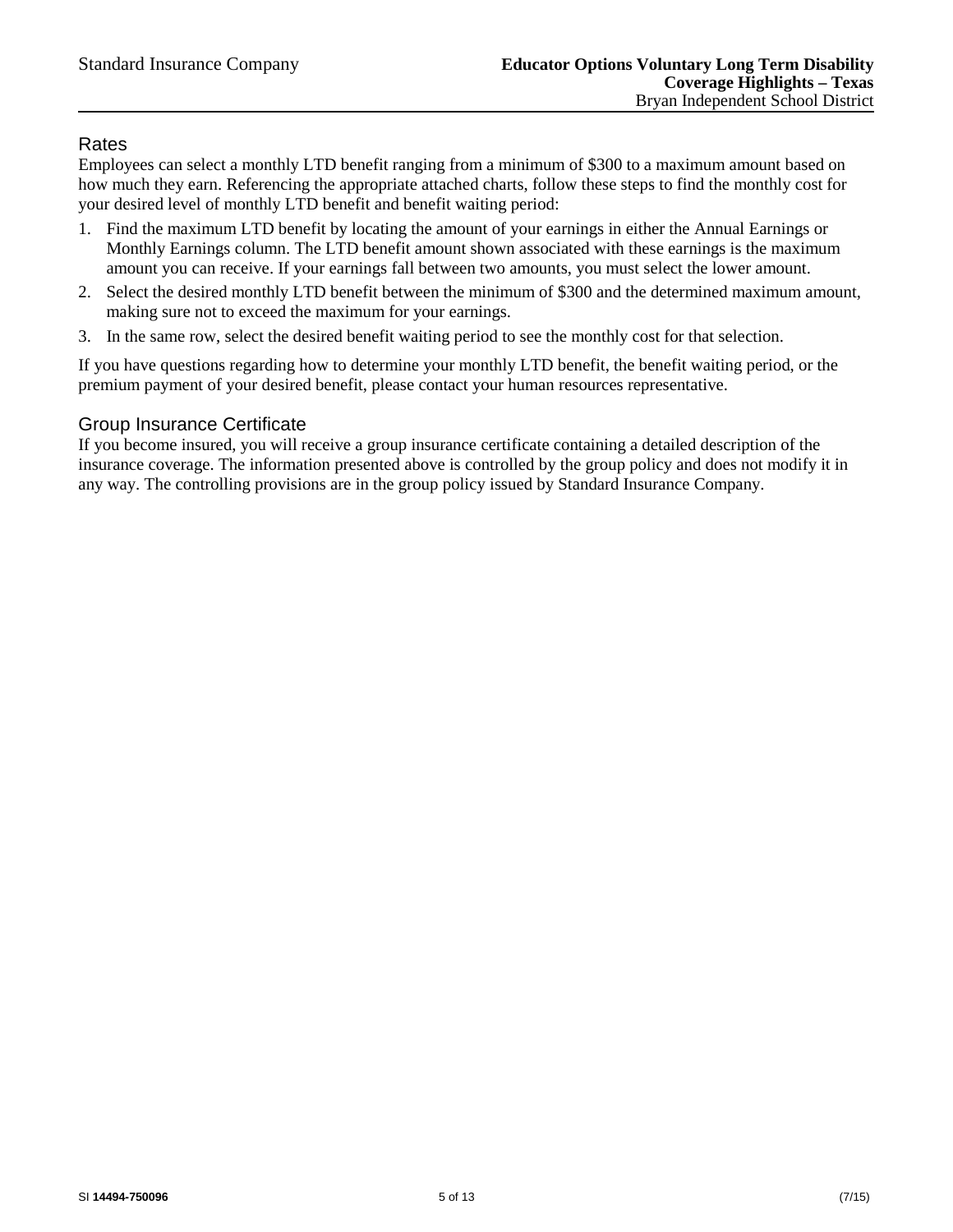Option 1:

| If your gross<br>annual salary<br>is at least: | You are<br>eligible for a<br>maximum<br>monthly<br>benefit of: | <b>Monthly</b><br>Premium |  |
|------------------------------------------------|----------------------------------------------------------------|---------------------------|--|
| \$5,400                                        | \$300                                                          | \$9.54                    |  |
| \$7,200                                        | \$400                                                          | \$12.73                   |  |
| \$9,000                                        | \$500                                                          | \$15.91                   |  |
| \$10,800                                       | \$600                                                          | \$19.09                   |  |
| \$12,600                                       | \$700                                                          | \$22.27                   |  |
| \$14,400                                       | \$800                                                          | \$25.46                   |  |
| \$16,200                                       | \$900                                                          | \$28.63                   |  |
| \$18,000                                       | \$1,000                                                        | \$31.82                   |  |
| \$19,800                                       | \$1,100                                                        | \$35.00                   |  |
| \$21,600                                       | \$1,200                                                        | \$38.18                   |  |
| \$23,400                                       | \$1,300                                                        | \$41.36                   |  |
| \$25,200                                       | \$1,400                                                        | \$44.54                   |  |
| \$27,000                                       | \$1,500                                                        | \$47.72                   |  |
| \$28,800                                       | \$1,600                                                        | \$50.91                   |  |
| \$30,600                                       | \$1,700                                                        | \$54.09                   |  |
| \$32,400                                       | \$1,800                                                        | \$57.27                   |  |
| \$34,200                                       | \$1,900                                                        | \$60.45                   |  |
| \$36,000                                       | \$2,000                                                        | \$63.63                   |  |
| \$37,800                                       | \$2,100                                                        | \$66.81                   |  |
| \$39,600                                       | \$2,200                                                        | \$70.00                   |  |
| \$41,400                                       | \$2,300                                                        | \$73.18                   |  |
| \$43,200                                       | \$2,400                                                        | \$76.36                   |  |
| \$45,000                                       | \$2,500                                                        | \$79.54                   |  |
| \$46,800                                       | \$2,600                                                        | \$82.72                   |  |
| \$48,600                                       | \$2,700                                                        | \$85.90                   |  |
| \$50,400                                       | \$2,800                                                        | \$89.08                   |  |
| \$52,200                                       | \$2,900                                                        | \$92.27                   |  |
| \$54,000                                       | \$3,000                                                        | \$95.45                   |  |
| \$55,800                                       | \$3,100                                                        | \$98.63                   |  |
| \$57,600                                       | \$3,200                                                        | \$101.81                  |  |
| \$59,400                                       | \$3,300                                                        | \$104.99                  |  |
| \$61,200                                       | \$3,400                                                        | \$108.17                  |  |
| \$63,000                                       | \$3,500                                                        | \$111.36                  |  |
| \$64,800                                       | \$3,600                                                        | \$114.54                  |  |
| \$66,600                                       | \$3,700                                                        | \$117.72                  |  |
| \$68,400                                       | \$3,800                                                        | \$120.90                  |  |
| \$70,200                                       | \$3,900                                                        | \$124.08                  |  |
| \$72,000                                       | \$4,000                                                        | \$127.26                  |  |
| \$73,800                                       | \$4,100                                                        | \$130.45                  |  |
| \$75,600                                       | \$4,200                                                        | \$133.63                  |  |

| our gross<br><b>nual salary</b><br>at least: | You are<br>eligible for a<br>maximum<br>monthly<br>benefit of: | <b>Monthly</b><br>Premium | If your gross<br>annual salary<br>is at least: | You are<br>eligible for a<br>maximum<br>monthly<br>benefit of: | <b>Monthly</b><br>Premium |
|----------------------------------------------|----------------------------------------------------------------|---------------------------|------------------------------------------------|----------------------------------------------------------------|---------------------------|
| \$5,400                                      | \$300                                                          | \$9.54                    | \$77,400                                       | \$4,300                                                        | \$136.81                  |
| \$7,200                                      | \$400                                                          | \$12.73                   | \$79,200                                       | \$4,400                                                        | \$139.99                  |
| \$9,000                                      | \$500                                                          | \$15.91                   | \$81,000                                       | \$4,500                                                        | \$143.17                  |
| \$10,800                                     | \$600                                                          | \$19.09                   | \$82,800                                       | \$4,600                                                        | \$146.35                  |
| \$12,600                                     | \$700                                                          | \$22.27                   | \$84,600                                       | \$4,700                                                        | \$149.54                  |
| \$14,400                                     | \$800                                                          | \$25.46                   | \$86,400                                       | \$4,800                                                        | \$152.72                  |
| \$16,200                                     | \$900                                                          | \$28.63                   | \$88,200                                       | \$4,900                                                        | \$155.90                  |
| \$18,000                                     | \$1,000                                                        | \$31.82                   | \$90,000                                       | \$5,000                                                        | \$159.08                  |
| \$19,800                                     | \$1,100                                                        | \$35.00                   | \$91,800                                       | \$5,100                                                        | \$162.26                  |
| \$21,600                                     | \$1,200                                                        | \$38.18                   | \$93,600                                       | \$5,200                                                        | \$165.44                  |
| \$23,400                                     | \$1,300                                                        | \$41.36                   | \$95,400                                       | \$5,300                                                        | \$168.62                  |
| \$25,200                                     | \$1,400                                                        | \$44.54                   | \$97,200                                       | \$5,400                                                        | \$171.81                  |
| \$27,000                                     | \$1,500                                                        | \$47.72                   | \$99,000                                       | \$5,500                                                        | \$174.99                  |
| \$28,800                                     | \$1,600                                                        | \$50.91                   | \$100,800                                      | \$5,600                                                        | \$178.17                  |
| \$30,600                                     | \$1,700                                                        | \$54.09                   | \$102,600                                      | \$5,700                                                        | \$181.35                  |
| \$32,400                                     | \$1,800                                                        | \$57.27                   | \$104,400                                      | \$5,800                                                        | \$184.53                  |
| \$34,200                                     | \$1,900                                                        | \$60.45                   | \$106,200                                      | \$5,900                                                        | \$187.71                  |
| \$36,000                                     | \$2,000                                                        | \$63.63                   | \$108,000                                      | \$6,000                                                        | \$190.90                  |
| \$37,800                                     | \$2,100                                                        | \$66.81                   | \$109,800                                      | \$6,100                                                        | \$194.08                  |
| \$39,600                                     | \$2,200                                                        | \$70.00                   | \$111,600                                      | \$6,200                                                        | \$197.26                  |
| \$41,400                                     | \$2,300                                                        | \$73.18                   | \$114,400                                      | \$6,300                                                        | \$200.44                  |
| \$43,200                                     | \$2,400                                                        | \$76.36                   | \$115,200                                      | \$6,400                                                        | \$203.62                  |
| \$45,000                                     | \$2,500                                                        | \$79.54                   | \$117,000                                      | \$6,500                                                        | \$206.80                  |
| \$46,800                                     | \$2,600                                                        | \$82.72                   | \$118,800                                      | \$6,600                                                        | \$209.99                  |
| \$48,600                                     | \$2,700                                                        | \$85.90                   | \$120,600                                      | \$6,700                                                        | \$213.17                  |
| \$50,400                                     | \$2,800                                                        | \$89.08                   | \$122,400                                      | \$6,800                                                        | \$216.35                  |
| \$52,200                                     | \$2,900                                                        | \$92.27                   | \$124,200                                      | \$6,900                                                        | \$219.53                  |
| \$54,000                                     | \$3,000                                                        | \$95.45                   | \$126,000                                      | \$7,000                                                        | \$222.71                  |
| \$55,800                                     | \$3,100                                                        | \$98.63                   | \$127,800                                      | \$7,100                                                        | \$225.89                  |
| \$57,600                                     | \$3,200                                                        | \$101.81                  | \$129,600                                      | \$7,200                                                        | \$229.08                  |
| \$59,400                                     | \$3,300                                                        | \$104.99                  | \$131,400                                      | \$7,300                                                        | \$232.26                  |
| \$61,200                                     | \$3,400                                                        | \$108.17                  | \$133,200                                      | \$7,400                                                        | \$235.44                  |
| \$63,000                                     | \$3,500                                                        | \$111.36                  | \$135,000                                      | \$7,500                                                        | \$238.62                  |
| \$64,800                                     | \$3,600                                                        | \$114.54                  | \$136,800                                      | \$7,600                                                        | \$241.72                  |
| \$66,600                                     | \$3,700                                                        | \$117.72                  | \$138,600                                      | \$7,700                                                        | \$244.87                  |
| \$68,400                                     | \$3,800                                                        | \$120.90                  | \$140,400                                      | \$7,800                                                        | \$248.05                  |
| \$70,200                                     | \$3,900                                                        | \$124.08                  | \$142,200                                      | \$7,900                                                        | \$251.27                  |
| \$72,000                                     | \$4,000                                                        | \$127.26                  | \$144,000                                      | \$8,000                                                        | \$254.54                  |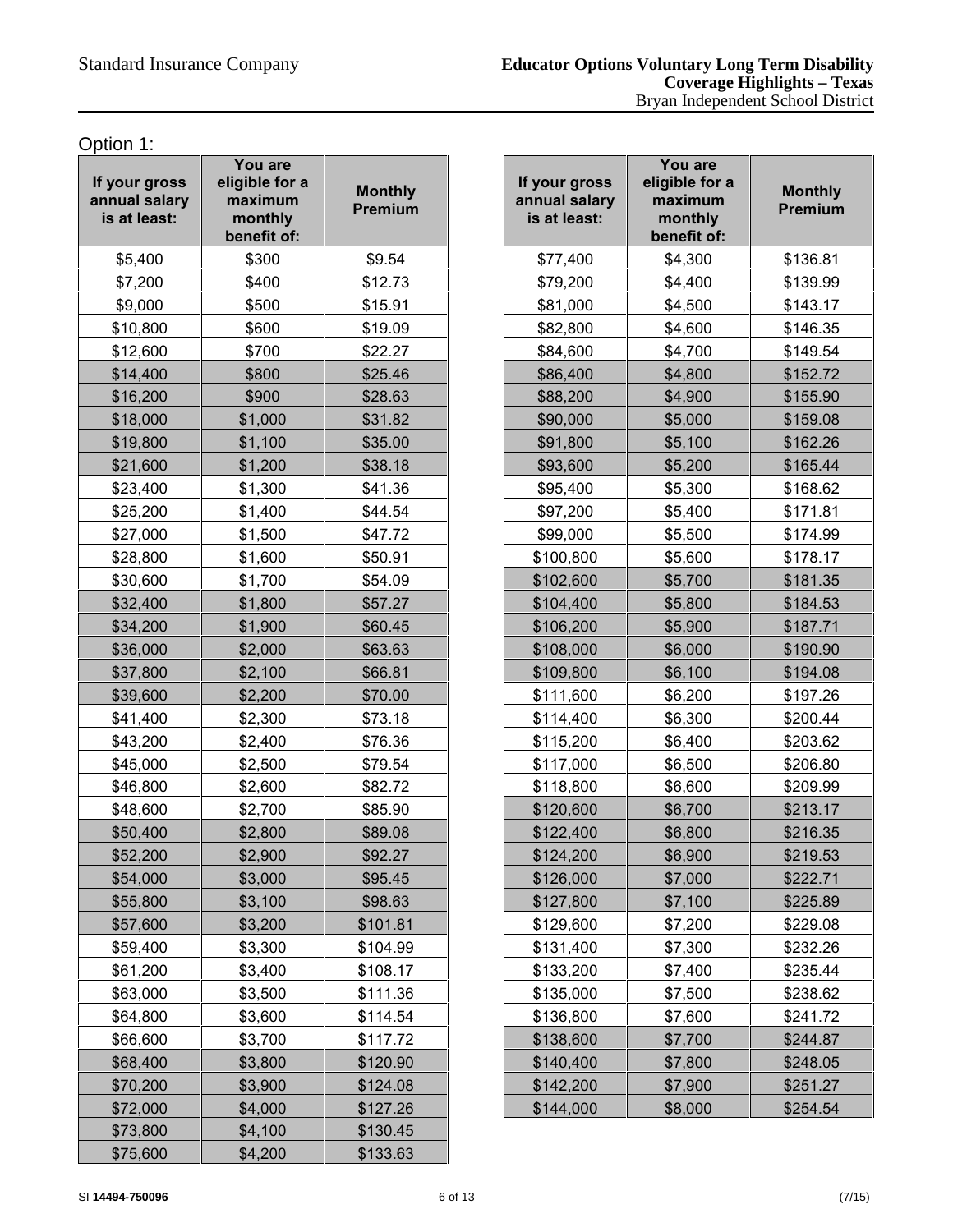Option 2:

| If your gross<br>annual salary<br>is at least: | You are<br>eligible for a<br>maximum<br>monthly<br>benefit of: | <b>Monthly</b><br><b>Premium</b> |  |
|------------------------------------------------|----------------------------------------------------------------|----------------------------------|--|
| \$5,400                                        | \$300                                                          | \$7.83                           |  |
| \$7,200                                        | \$400                                                          | \$10.44                          |  |
| \$9,000                                        | \$500                                                          | \$13.05                          |  |
| \$10,800                                       | \$600                                                          | \$15.66                          |  |
| \$12,600                                       | \$700                                                          | \$18.27                          |  |
| \$14,400                                       | \$800                                                          | \$20.87                          |  |
| \$16,200                                       | \$900                                                          | \$23.48                          |  |
| \$18,000                                       | \$1,000                                                        | \$26.09                          |  |
| \$19,800                                       | \$1,100                                                        | \$28.70                          |  |
| \$21,600                                       | \$1,200                                                        | \$31.31                          |  |
| \$23,400                                       | \$1,300                                                        | \$33.92                          |  |
| \$25,200                                       | \$1,400                                                        | \$36.53                          |  |
| \$27,000                                       | \$1,500                                                        | \$39.14                          |  |
| \$28,800                                       | \$1,600                                                        | \$41.75                          |  |
| \$30,600                                       | \$1,700                                                        | \$44.36                          |  |
| \$32,400                                       | \$1,800                                                        | \$46.97                          |  |
| \$34,200                                       | \$1,900                                                        | \$49.58                          |  |
| \$36,000                                       | \$2,000                                                        | \$52.19                          |  |
| \$37,800                                       | \$2,100                                                        | \$54.80                          |  |
| \$39,600                                       | \$2,200                                                        | \$57.40                          |  |
| \$41,400                                       | \$2,300                                                        | \$60.01                          |  |
| \$43,200                                       | \$2,400                                                        | \$62.62                          |  |
| \$45,000                                       | \$2,500                                                        | \$65.23                          |  |
| \$46,800                                       | \$2,600                                                        | \$67.84                          |  |
| \$48,600                                       | \$2,700                                                        | \$70.45                          |  |
| \$50,400                                       | \$2,800                                                        | \$73.06                          |  |
| \$52,200                                       | \$2,900                                                        | \$75.67                          |  |
| \$54,000                                       | \$3,000                                                        | \$78.28                          |  |
| \$55,800                                       | \$3,100                                                        | \$80.89                          |  |
| \$57,600                                       | \$3,200                                                        | \$83.50                          |  |
| \$59,400                                       | \$3,300                                                        | \$86.11                          |  |
| \$61,200                                       | \$3,400                                                        | \$88.72                          |  |
| \$63,000                                       | \$3,500                                                        | \$91.33                          |  |
| \$64,800                                       | \$3,600                                                        | \$93.93                          |  |
| \$66,600                                       | \$3,700                                                        | \$96.54                          |  |
| \$68,400                                       | \$3,800                                                        | \$99.15                          |  |
| \$70,200                                       | \$3,900                                                        | \$101.76                         |  |
| \$72,000                                       | \$4,000                                                        | \$104.37                         |  |
| \$73,800                                       | \$4,100                                                        | \$106.98                         |  |
| \$75,600                                       | \$4,200                                                        | \$109.59                         |  |

| \$300<br>\$7.83<br>\$112.20<br>\$77,400<br>\$4,300<br>\$114.81<br>\$400<br>\$10.44<br>\$79,200<br>\$4,400<br>\$500<br>\$13.05<br>\$81,000<br>\$117.42<br>\$4,500<br>\$600<br>\$15.66<br>\$82,800<br>\$4,600<br>\$120.03<br>\$4,700<br>\$700<br>\$18.27<br>\$84,600<br>\$122.64<br>\$800<br>\$20.87<br>\$86,400<br>\$4,800<br>\$125.25<br>\$900<br>\$23.48<br>\$88,200<br>\$4,900<br>\$127.86<br>\$1,000<br>\$26.09<br>\$90,000<br>\$5,000<br>\$130.47<br>\$1,100<br>\$28.70<br>\$91,800<br>\$5,100<br>\$133.07<br>\$1,200<br>\$31.31<br>\$93,600<br>\$5,200<br>\$135.68<br>\$33.92<br>\$138.29<br>\$1,300<br>\$95,400<br>\$5,300<br>\$36.53<br>\$97,200<br>\$5,400<br>\$1,400<br>\$140.90<br>\$1,500<br>\$39.14<br>\$99,000<br>\$5,500<br>\$143.51<br>\$1,600<br>\$41.75<br>\$100,800<br>\$5,600<br>\$146.12<br>\$1,700<br>\$44.36<br>\$102,600<br>\$5,700<br>\$148.73<br>\$46.97<br>\$5,800<br>\$151.34<br>\$1,800<br>\$104,400<br>\$106,200<br>\$1,900<br>\$49.58<br>\$5,900<br>\$153.95<br>\$108,000<br>\$6,000<br>\$2,000<br>\$52.19<br>\$156.56<br>\$2,100<br>\$109,800<br>\$6,100<br>\$54.80<br>\$159.17<br>\$6,200<br>\$2,200<br>\$57.40<br>\$111,600<br>\$161.78<br>\$164.39<br>\$2,300<br>\$60.01<br>\$114,400<br>\$6,300<br>\$6,400<br>\$2,400<br>\$62.62<br>\$115,200<br>\$167.00<br>\$2,500<br>\$65.23<br>\$117,000<br>\$6,500<br>\$169.60<br>\$2,600<br>\$67.84<br>\$118,800<br>\$6,600<br>\$172.21<br>\$2,700<br>\$70.45<br>\$120,600<br>\$6,700<br>\$174.82<br>\$2,800<br>\$73.06<br>\$122,400<br>\$6,800<br>\$177.43<br>\$2,900<br>\$6,900<br>\$75.67<br>\$124,200<br>\$180.04<br>\$3,000<br>\$78.28<br>\$126,000<br>\$7,000<br>\$182.65<br>\$7,100<br>\$185.26<br>\$3,100<br>\$80.89<br>\$127,800<br>\$3,200<br>\$83.50<br>\$129,600<br>\$7,200<br>\$187.87<br>\$3,300<br>\$86.11<br>\$131,400<br>\$7,300<br>\$190.48<br>\$3,400<br>\$88.72<br>\$133,200<br>\$7,400<br>\$193.09<br>\$91.33<br>\$7,500<br>\$3,500<br>\$135,000<br>\$195.70<br>\$3,600<br>\$93.93<br>\$136,800<br>\$7,600<br>\$198.24<br>\$3,700<br>\$96.54<br>\$138,600<br>\$7,700<br>\$200.81<br>\$3,800<br>\$99.15<br>\$140,400<br>\$7,800<br>\$203.43<br>\$101.76<br>\$142,200<br>\$7,900<br>\$206.08<br>\$3,900 | our gross<br><b>nual salary</b><br>at least: | You are<br>eligible for a<br>maximum<br>monthly<br>benefit of: | <b>Monthly</b><br>Premium | If your gross<br>annual salary<br>is at least: | You are<br>eligible for a<br>maximum<br>monthly<br>benefit of: | <b>Monthly</b><br>Premium |
|-----------------------------------------------------------------------------------------------------------------------------------------------------------------------------------------------------------------------------------------------------------------------------------------------------------------------------------------------------------------------------------------------------------------------------------------------------------------------------------------------------------------------------------------------------------------------------------------------------------------------------------------------------------------------------------------------------------------------------------------------------------------------------------------------------------------------------------------------------------------------------------------------------------------------------------------------------------------------------------------------------------------------------------------------------------------------------------------------------------------------------------------------------------------------------------------------------------------------------------------------------------------------------------------------------------------------------------------------------------------------------------------------------------------------------------------------------------------------------------------------------------------------------------------------------------------------------------------------------------------------------------------------------------------------------------------------------------------------------------------------------------------------------------------------------------------------------------------------------------------------------------------------------------------------------------------------------------------------------------------------------------------------------------------------------------------------------------------------------------------------------------------------------------------------------------------------------|----------------------------------------------|----------------------------------------------------------------|---------------------------|------------------------------------------------|----------------------------------------------------------------|---------------------------|
|                                                                                                                                                                                                                                                                                                                                                                                                                                                                                                                                                                                                                                                                                                                                                                                                                                                                                                                                                                                                                                                                                                                                                                                                                                                                                                                                                                                                                                                                                                                                                                                                                                                                                                                                                                                                                                                                                                                                                                                                                                                                                                                                                                                                     | \$5,400                                      |                                                                |                           |                                                |                                                                |                           |
|                                                                                                                                                                                                                                                                                                                                                                                                                                                                                                                                                                                                                                                                                                                                                                                                                                                                                                                                                                                                                                                                                                                                                                                                                                                                                                                                                                                                                                                                                                                                                                                                                                                                                                                                                                                                                                                                                                                                                                                                                                                                                                                                                                                                     | \$7,200                                      |                                                                |                           |                                                |                                                                |                           |
|                                                                                                                                                                                                                                                                                                                                                                                                                                                                                                                                                                                                                                                                                                                                                                                                                                                                                                                                                                                                                                                                                                                                                                                                                                                                                                                                                                                                                                                                                                                                                                                                                                                                                                                                                                                                                                                                                                                                                                                                                                                                                                                                                                                                     | \$9,000                                      |                                                                |                           |                                                |                                                                |                           |
|                                                                                                                                                                                                                                                                                                                                                                                                                                                                                                                                                                                                                                                                                                                                                                                                                                                                                                                                                                                                                                                                                                                                                                                                                                                                                                                                                                                                                                                                                                                                                                                                                                                                                                                                                                                                                                                                                                                                                                                                                                                                                                                                                                                                     | \$10,800                                     |                                                                |                           |                                                |                                                                |                           |
|                                                                                                                                                                                                                                                                                                                                                                                                                                                                                                                                                                                                                                                                                                                                                                                                                                                                                                                                                                                                                                                                                                                                                                                                                                                                                                                                                                                                                                                                                                                                                                                                                                                                                                                                                                                                                                                                                                                                                                                                                                                                                                                                                                                                     | \$12,600                                     |                                                                |                           |                                                |                                                                |                           |
|                                                                                                                                                                                                                                                                                                                                                                                                                                                                                                                                                                                                                                                                                                                                                                                                                                                                                                                                                                                                                                                                                                                                                                                                                                                                                                                                                                                                                                                                                                                                                                                                                                                                                                                                                                                                                                                                                                                                                                                                                                                                                                                                                                                                     | \$14,400                                     |                                                                |                           |                                                |                                                                |                           |
|                                                                                                                                                                                                                                                                                                                                                                                                                                                                                                                                                                                                                                                                                                                                                                                                                                                                                                                                                                                                                                                                                                                                                                                                                                                                                                                                                                                                                                                                                                                                                                                                                                                                                                                                                                                                                                                                                                                                                                                                                                                                                                                                                                                                     | \$16,200                                     |                                                                |                           |                                                |                                                                |                           |
|                                                                                                                                                                                                                                                                                                                                                                                                                                                                                                                                                                                                                                                                                                                                                                                                                                                                                                                                                                                                                                                                                                                                                                                                                                                                                                                                                                                                                                                                                                                                                                                                                                                                                                                                                                                                                                                                                                                                                                                                                                                                                                                                                                                                     | \$18,000                                     |                                                                |                           |                                                |                                                                |                           |
|                                                                                                                                                                                                                                                                                                                                                                                                                                                                                                                                                                                                                                                                                                                                                                                                                                                                                                                                                                                                                                                                                                                                                                                                                                                                                                                                                                                                                                                                                                                                                                                                                                                                                                                                                                                                                                                                                                                                                                                                                                                                                                                                                                                                     | \$19,800                                     |                                                                |                           |                                                |                                                                |                           |
|                                                                                                                                                                                                                                                                                                                                                                                                                                                                                                                                                                                                                                                                                                                                                                                                                                                                                                                                                                                                                                                                                                                                                                                                                                                                                                                                                                                                                                                                                                                                                                                                                                                                                                                                                                                                                                                                                                                                                                                                                                                                                                                                                                                                     | \$21,600                                     |                                                                |                           |                                                |                                                                |                           |
|                                                                                                                                                                                                                                                                                                                                                                                                                                                                                                                                                                                                                                                                                                                                                                                                                                                                                                                                                                                                                                                                                                                                                                                                                                                                                                                                                                                                                                                                                                                                                                                                                                                                                                                                                                                                                                                                                                                                                                                                                                                                                                                                                                                                     | \$23,400                                     |                                                                |                           |                                                |                                                                |                           |
|                                                                                                                                                                                                                                                                                                                                                                                                                                                                                                                                                                                                                                                                                                                                                                                                                                                                                                                                                                                                                                                                                                                                                                                                                                                                                                                                                                                                                                                                                                                                                                                                                                                                                                                                                                                                                                                                                                                                                                                                                                                                                                                                                                                                     | \$25,200                                     |                                                                |                           |                                                |                                                                |                           |
|                                                                                                                                                                                                                                                                                                                                                                                                                                                                                                                                                                                                                                                                                                                                                                                                                                                                                                                                                                                                                                                                                                                                                                                                                                                                                                                                                                                                                                                                                                                                                                                                                                                                                                                                                                                                                                                                                                                                                                                                                                                                                                                                                                                                     | \$27,000                                     |                                                                |                           |                                                |                                                                |                           |
|                                                                                                                                                                                                                                                                                                                                                                                                                                                                                                                                                                                                                                                                                                                                                                                                                                                                                                                                                                                                                                                                                                                                                                                                                                                                                                                                                                                                                                                                                                                                                                                                                                                                                                                                                                                                                                                                                                                                                                                                                                                                                                                                                                                                     | \$28,800                                     |                                                                |                           |                                                |                                                                |                           |
|                                                                                                                                                                                                                                                                                                                                                                                                                                                                                                                                                                                                                                                                                                                                                                                                                                                                                                                                                                                                                                                                                                                                                                                                                                                                                                                                                                                                                                                                                                                                                                                                                                                                                                                                                                                                                                                                                                                                                                                                                                                                                                                                                                                                     | \$30,600                                     |                                                                |                           |                                                |                                                                |                           |
|                                                                                                                                                                                                                                                                                                                                                                                                                                                                                                                                                                                                                                                                                                                                                                                                                                                                                                                                                                                                                                                                                                                                                                                                                                                                                                                                                                                                                                                                                                                                                                                                                                                                                                                                                                                                                                                                                                                                                                                                                                                                                                                                                                                                     | \$32,400                                     |                                                                |                           |                                                |                                                                |                           |
|                                                                                                                                                                                                                                                                                                                                                                                                                                                                                                                                                                                                                                                                                                                                                                                                                                                                                                                                                                                                                                                                                                                                                                                                                                                                                                                                                                                                                                                                                                                                                                                                                                                                                                                                                                                                                                                                                                                                                                                                                                                                                                                                                                                                     | \$34,200                                     |                                                                |                           |                                                |                                                                |                           |
|                                                                                                                                                                                                                                                                                                                                                                                                                                                                                                                                                                                                                                                                                                                                                                                                                                                                                                                                                                                                                                                                                                                                                                                                                                                                                                                                                                                                                                                                                                                                                                                                                                                                                                                                                                                                                                                                                                                                                                                                                                                                                                                                                                                                     | \$36,000                                     |                                                                |                           |                                                |                                                                |                           |
|                                                                                                                                                                                                                                                                                                                                                                                                                                                                                                                                                                                                                                                                                                                                                                                                                                                                                                                                                                                                                                                                                                                                                                                                                                                                                                                                                                                                                                                                                                                                                                                                                                                                                                                                                                                                                                                                                                                                                                                                                                                                                                                                                                                                     | \$37,800                                     |                                                                |                           |                                                |                                                                |                           |
|                                                                                                                                                                                                                                                                                                                                                                                                                                                                                                                                                                                                                                                                                                                                                                                                                                                                                                                                                                                                                                                                                                                                                                                                                                                                                                                                                                                                                                                                                                                                                                                                                                                                                                                                                                                                                                                                                                                                                                                                                                                                                                                                                                                                     | \$39,600                                     |                                                                |                           |                                                |                                                                |                           |
|                                                                                                                                                                                                                                                                                                                                                                                                                                                                                                                                                                                                                                                                                                                                                                                                                                                                                                                                                                                                                                                                                                                                                                                                                                                                                                                                                                                                                                                                                                                                                                                                                                                                                                                                                                                                                                                                                                                                                                                                                                                                                                                                                                                                     | \$41,400                                     |                                                                |                           |                                                |                                                                |                           |
|                                                                                                                                                                                                                                                                                                                                                                                                                                                                                                                                                                                                                                                                                                                                                                                                                                                                                                                                                                                                                                                                                                                                                                                                                                                                                                                                                                                                                                                                                                                                                                                                                                                                                                                                                                                                                                                                                                                                                                                                                                                                                                                                                                                                     | \$43,200                                     |                                                                |                           |                                                |                                                                |                           |
|                                                                                                                                                                                                                                                                                                                                                                                                                                                                                                                                                                                                                                                                                                                                                                                                                                                                                                                                                                                                                                                                                                                                                                                                                                                                                                                                                                                                                                                                                                                                                                                                                                                                                                                                                                                                                                                                                                                                                                                                                                                                                                                                                                                                     | \$45,000                                     |                                                                |                           |                                                |                                                                |                           |
|                                                                                                                                                                                                                                                                                                                                                                                                                                                                                                                                                                                                                                                                                                                                                                                                                                                                                                                                                                                                                                                                                                                                                                                                                                                                                                                                                                                                                                                                                                                                                                                                                                                                                                                                                                                                                                                                                                                                                                                                                                                                                                                                                                                                     | \$46,800                                     |                                                                |                           |                                                |                                                                |                           |
|                                                                                                                                                                                                                                                                                                                                                                                                                                                                                                                                                                                                                                                                                                                                                                                                                                                                                                                                                                                                                                                                                                                                                                                                                                                                                                                                                                                                                                                                                                                                                                                                                                                                                                                                                                                                                                                                                                                                                                                                                                                                                                                                                                                                     | \$48,600                                     |                                                                |                           |                                                |                                                                |                           |
|                                                                                                                                                                                                                                                                                                                                                                                                                                                                                                                                                                                                                                                                                                                                                                                                                                                                                                                                                                                                                                                                                                                                                                                                                                                                                                                                                                                                                                                                                                                                                                                                                                                                                                                                                                                                                                                                                                                                                                                                                                                                                                                                                                                                     | \$50,400                                     |                                                                |                           |                                                |                                                                |                           |
|                                                                                                                                                                                                                                                                                                                                                                                                                                                                                                                                                                                                                                                                                                                                                                                                                                                                                                                                                                                                                                                                                                                                                                                                                                                                                                                                                                                                                                                                                                                                                                                                                                                                                                                                                                                                                                                                                                                                                                                                                                                                                                                                                                                                     | \$52,200                                     |                                                                |                           |                                                |                                                                |                           |
|                                                                                                                                                                                                                                                                                                                                                                                                                                                                                                                                                                                                                                                                                                                                                                                                                                                                                                                                                                                                                                                                                                                                                                                                                                                                                                                                                                                                                                                                                                                                                                                                                                                                                                                                                                                                                                                                                                                                                                                                                                                                                                                                                                                                     | \$54,000                                     |                                                                |                           |                                                |                                                                |                           |
|                                                                                                                                                                                                                                                                                                                                                                                                                                                                                                                                                                                                                                                                                                                                                                                                                                                                                                                                                                                                                                                                                                                                                                                                                                                                                                                                                                                                                                                                                                                                                                                                                                                                                                                                                                                                                                                                                                                                                                                                                                                                                                                                                                                                     | \$55,800                                     |                                                                |                           |                                                |                                                                |                           |
|                                                                                                                                                                                                                                                                                                                                                                                                                                                                                                                                                                                                                                                                                                                                                                                                                                                                                                                                                                                                                                                                                                                                                                                                                                                                                                                                                                                                                                                                                                                                                                                                                                                                                                                                                                                                                                                                                                                                                                                                                                                                                                                                                                                                     | \$57,600                                     |                                                                |                           |                                                |                                                                |                           |
|                                                                                                                                                                                                                                                                                                                                                                                                                                                                                                                                                                                                                                                                                                                                                                                                                                                                                                                                                                                                                                                                                                                                                                                                                                                                                                                                                                                                                                                                                                                                                                                                                                                                                                                                                                                                                                                                                                                                                                                                                                                                                                                                                                                                     | \$59,400                                     |                                                                |                           |                                                |                                                                |                           |
|                                                                                                                                                                                                                                                                                                                                                                                                                                                                                                                                                                                                                                                                                                                                                                                                                                                                                                                                                                                                                                                                                                                                                                                                                                                                                                                                                                                                                                                                                                                                                                                                                                                                                                                                                                                                                                                                                                                                                                                                                                                                                                                                                                                                     | \$61,200                                     |                                                                |                           |                                                |                                                                |                           |
|                                                                                                                                                                                                                                                                                                                                                                                                                                                                                                                                                                                                                                                                                                                                                                                                                                                                                                                                                                                                                                                                                                                                                                                                                                                                                                                                                                                                                                                                                                                                                                                                                                                                                                                                                                                                                                                                                                                                                                                                                                                                                                                                                                                                     | \$63,000                                     |                                                                |                           |                                                |                                                                |                           |
|                                                                                                                                                                                                                                                                                                                                                                                                                                                                                                                                                                                                                                                                                                                                                                                                                                                                                                                                                                                                                                                                                                                                                                                                                                                                                                                                                                                                                                                                                                                                                                                                                                                                                                                                                                                                                                                                                                                                                                                                                                                                                                                                                                                                     | \$64,800                                     |                                                                |                           |                                                |                                                                |                           |
|                                                                                                                                                                                                                                                                                                                                                                                                                                                                                                                                                                                                                                                                                                                                                                                                                                                                                                                                                                                                                                                                                                                                                                                                                                                                                                                                                                                                                                                                                                                                                                                                                                                                                                                                                                                                                                                                                                                                                                                                                                                                                                                                                                                                     | \$66,600                                     |                                                                |                           |                                                |                                                                |                           |
|                                                                                                                                                                                                                                                                                                                                                                                                                                                                                                                                                                                                                                                                                                                                                                                                                                                                                                                                                                                                                                                                                                                                                                                                                                                                                                                                                                                                                                                                                                                                                                                                                                                                                                                                                                                                                                                                                                                                                                                                                                                                                                                                                                                                     | \$68,400                                     |                                                                |                           |                                                |                                                                |                           |
|                                                                                                                                                                                                                                                                                                                                                                                                                                                                                                                                                                                                                                                                                                                                                                                                                                                                                                                                                                                                                                                                                                                                                                                                                                                                                                                                                                                                                                                                                                                                                                                                                                                                                                                                                                                                                                                                                                                                                                                                                                                                                                                                                                                                     | \$70,200                                     |                                                                |                           |                                                |                                                                |                           |
|                                                                                                                                                                                                                                                                                                                                                                                                                                                                                                                                                                                                                                                                                                                                                                                                                                                                                                                                                                                                                                                                                                                                                                                                                                                                                                                                                                                                                                                                                                                                                                                                                                                                                                                                                                                                                                                                                                                                                                                                                                                                                                                                                                                                     | \$72,000                                     | \$4,000                                                        | \$104.37                  | \$144,000                                      | \$8,000                                                        | \$208.75                  |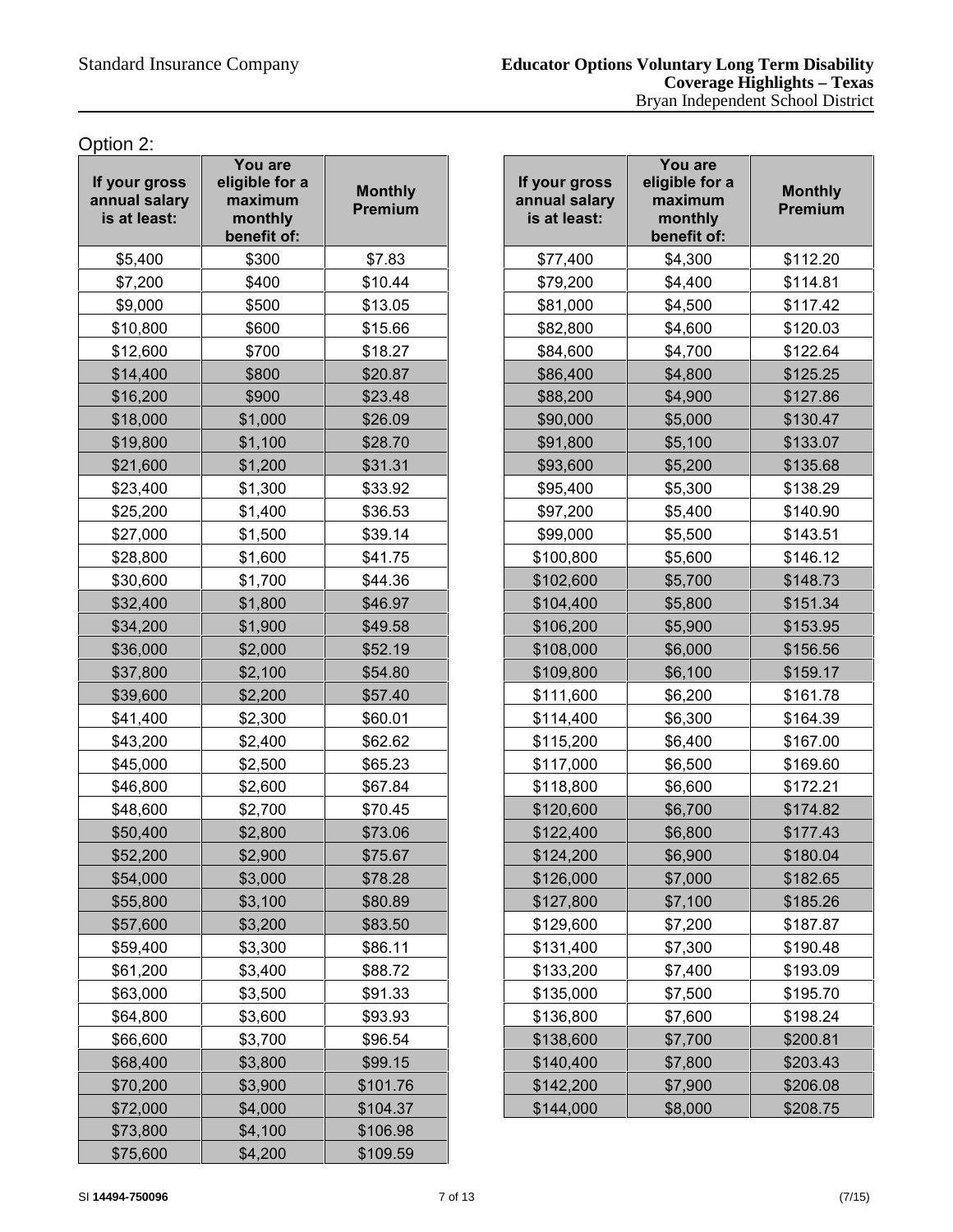Option 3:

| If your gross<br>annual salary<br>is at least: | You are<br>eligible for a<br>maximum<br>monthly<br>benefit of: | <b>Monthly</b><br><b>Premium</b> |  |
|------------------------------------------------|----------------------------------------------------------------|----------------------------------|--|
| \$5,400                                        | \$300                                                          | \$6.49                           |  |
| \$7,200                                        | \$400                                                          | \$8.65                           |  |
| \$9,000                                        | \$500                                                          | \$10.82                          |  |
| \$10,800                                       | \$600                                                          | \$12.98                          |  |
| \$12,600                                       | \$700                                                          | \$15.14                          |  |
| \$14,400                                       | \$800                                                          | \$17.30                          |  |
| \$16,200                                       | \$900                                                          | \$19.47                          |  |
| \$18,000                                       | \$1,000                                                        | \$21.63                          |  |
| \$19,800                                       | \$1,100                                                        | \$23.79                          |  |
| \$21,600                                       | \$1,200                                                        | \$25.96                          |  |
| \$23,400                                       | \$1,300                                                        | \$28.12                          |  |
| \$25,200                                       | \$1,400                                                        | \$30.28                          |  |
| \$27,000                                       | \$1,500                                                        | \$32.45                          |  |
| \$28,800                                       | \$1,600                                                        | \$34.61                          |  |
| \$30,600                                       | \$1,700                                                        | \$36.77                          |  |
| \$32,400                                       | \$1,800                                                        | \$38.94                          |  |
| \$34,200                                       | \$1,900                                                        | \$41.10                          |  |
| \$36,000                                       | \$2,000                                                        | \$43.26                          |  |
| \$37,800                                       | \$2,100                                                        | \$45.43                          |  |
| \$39,600                                       | \$2,200                                                        | \$47.59                          |  |
| \$41,400                                       | \$2,300                                                        | \$49.75                          |  |
| \$43,200                                       | \$2,400                                                        | \$51.91                          |  |
| \$45,000                                       | \$2,500                                                        | \$54.08                          |  |
| \$46,800                                       | \$2,600                                                        | \$56.24                          |  |
| \$48,600                                       | \$2,700                                                        | \$58.40                          |  |
| \$50,400                                       | \$2,800                                                        | \$60.57                          |  |
| \$52,200                                       | \$2,900                                                        | \$62.73                          |  |
| \$54,000                                       | \$3,000                                                        | \$64.89                          |  |
| \$55,800                                       | \$3,100                                                        | \$67.06                          |  |
| \$57,600                                       | \$3,200                                                        | \$69.22                          |  |
| \$59,400                                       | \$3,300                                                        | \$71.38                          |  |
| \$61,200                                       | \$3,400                                                        | \$73.55                          |  |
| \$63,000                                       | \$3,500                                                        | \$75.71                          |  |
| \$64,800                                       | \$3,600                                                        | \$77.87                          |  |
| \$66,600                                       | \$3,700                                                        | \$80.03                          |  |
| \$68,400                                       | \$3,800                                                        | \$82.20                          |  |
| \$70,200                                       | \$3,900                                                        | \$84.36                          |  |
| \$72,000                                       | \$4,000                                                        | \$86.52                          |  |
| \$73,800                                       | \$4,100                                                        | \$88.69                          |  |
| \$75,600                                       | \$4,200                                                        | \$90.85                          |  |

| our gross<br><b>nual salary</b><br>at least: | You are<br>eligible for a<br>maximum<br>monthly<br>benefit of: | <b>Monthly</b><br>Premium | If your gross<br>annual salary<br>is at least: | You are<br>eligible for a<br>maximum<br>monthly<br>benefit of: | <b>Monthly</b><br>Premium |
|----------------------------------------------|----------------------------------------------------------------|---------------------------|------------------------------------------------|----------------------------------------------------------------|---------------------------|
| \$5,400                                      | \$300                                                          | \$6.49                    | \$77,400                                       | \$4,300                                                        | \$93.01                   |
| \$7,200                                      | \$400                                                          | \$8.65                    | \$79,200                                       | \$4,400                                                        | \$95.18                   |
| \$9,000                                      | \$500                                                          | \$10.82                   | \$81,000                                       | \$4,500                                                        | \$97.34                   |
| \$10,800                                     | \$600                                                          | \$12.98                   | \$82,800                                       | \$4,600                                                        | \$99.50                   |
| \$12,600                                     | \$700                                                          | \$15.14                   | \$84,600                                       | \$4,700                                                        | \$101.67                  |
| \$14,400                                     | \$800                                                          | \$17.30                   | \$86,400                                       | \$4,800                                                        | \$103.83                  |
| \$16,200                                     | \$900                                                          | \$19.47                   | \$88,200                                       | \$4,900                                                        | \$105.99                  |
| \$18,000                                     | \$1,000                                                        | \$21.63                   | \$90,000                                       | \$5,000                                                        | \$108.16                  |
| \$19,800                                     | \$1,100                                                        | \$23.79                   | \$91,800                                       | \$5,100                                                        | \$110.32                  |
| \$21,600                                     | \$1,200                                                        | \$25.96                   | \$93,600                                       | \$5,200                                                        | \$112.48                  |
| \$23,400                                     | \$1,300                                                        | \$28.12                   | \$95,400                                       | \$5,300                                                        | \$114.64                  |
| \$25,200                                     | \$1,400                                                        | \$30.28                   | \$97,200                                       | \$5,400                                                        | \$116.81                  |
| \$27,000                                     | \$1,500                                                        | \$32.45                   | \$99,000                                       | \$5,500                                                        | \$118.97                  |
| \$28,800                                     | \$1,600                                                        | \$34.61                   | \$100,800                                      | \$5,600                                                        | \$121.13                  |
| \$30,600                                     | \$1,700                                                        | \$36.77                   | \$102,600                                      | \$5,700                                                        | \$123.30                  |
| \$32,400                                     | \$1,800                                                        | \$38.94                   | \$104,400                                      | \$5,800                                                        | \$125.46                  |
| \$34,200                                     | \$1,900                                                        | \$41.10                   | \$106,200                                      | \$5,900                                                        | \$127.62                  |
| \$36,000                                     | \$2,000                                                        | \$43.26                   | \$108,000                                      | \$6,000                                                        | \$129.79                  |
| \$37,800                                     | \$2,100                                                        | \$45.43                   | \$109,800                                      | \$6,100                                                        | \$131.95                  |
| \$39,600                                     | \$2,200                                                        | \$47.59                   | \$111,600                                      | \$6,200                                                        | \$134.11                  |
| \$41,400                                     | \$2,300                                                        | \$49.75                   | \$114,400                                      | \$6,300                                                        | \$136.28                  |
| \$43,200                                     | \$2,400                                                        | \$51.91                   | \$115,200                                      | \$6,400                                                        | \$138.44                  |
| \$45,000                                     | \$2,500                                                        | \$54.08                   | \$117,000                                      | \$6,500                                                        | \$140.60                  |
| \$46,800                                     | \$2,600                                                        | \$56.24                   | \$118,800                                      | \$6,600                                                        | \$142.76                  |
| \$48,600                                     | \$2,700                                                        | \$58.40                   | \$120,600                                      | \$6,700                                                        | \$144.93                  |
| \$50,400                                     | \$2,800                                                        | \$60.57                   | \$122,400                                      | \$6,800                                                        | \$147.09                  |
| \$52,200                                     | \$2,900                                                        | \$62.73                   | \$124,200                                      | \$6,900                                                        | \$149.25                  |
| \$54,000                                     | \$3,000                                                        | \$64.89                   | \$126,000                                      | \$7,000                                                        | \$151.42                  |
| \$55,800                                     | \$3,100                                                        | \$67.06                   | \$127,800                                      | \$7,100                                                        | \$153.58                  |
| \$57,600                                     | \$3,200                                                        | \$69.22                   | \$129,600                                      | \$7,200                                                        | \$155.74                  |
| \$59,400                                     | \$3,300                                                        | \$71.38                   | \$131,400                                      | \$7,300                                                        | \$157.91                  |
| \$61,200                                     | \$3,400                                                        | \$73.55                   | \$133,200                                      | \$7,400                                                        | \$160.07                  |
| \$63,000                                     | \$3,500                                                        | \$75.71                   | \$135,000                                      | \$7,500                                                        | \$162.23                  |
| \$64,800                                     | \$3,600                                                        | \$77.87                   | \$136,800                                      | \$7,600                                                        | \$164.34                  |
| \$66,600                                     | \$3,700                                                        | \$80.03                   | \$138,600                                      | \$7,700                                                        | \$166.47                  |
| \$68,400                                     | \$3,800                                                        | \$82.20                   | \$140,400                                      | \$7,800                                                        | \$168.64                  |
| \$70,200                                     | \$3,900                                                        | \$84.36                   | \$142,200                                      | \$7,900                                                        | \$170.84                  |
| \$72,000                                     | \$4,000                                                        | \$86.52                   | \$144,000                                      | \$8,000                                                        | \$173.06                  |
|                                              |                                                                |                           |                                                |                                                                |                           |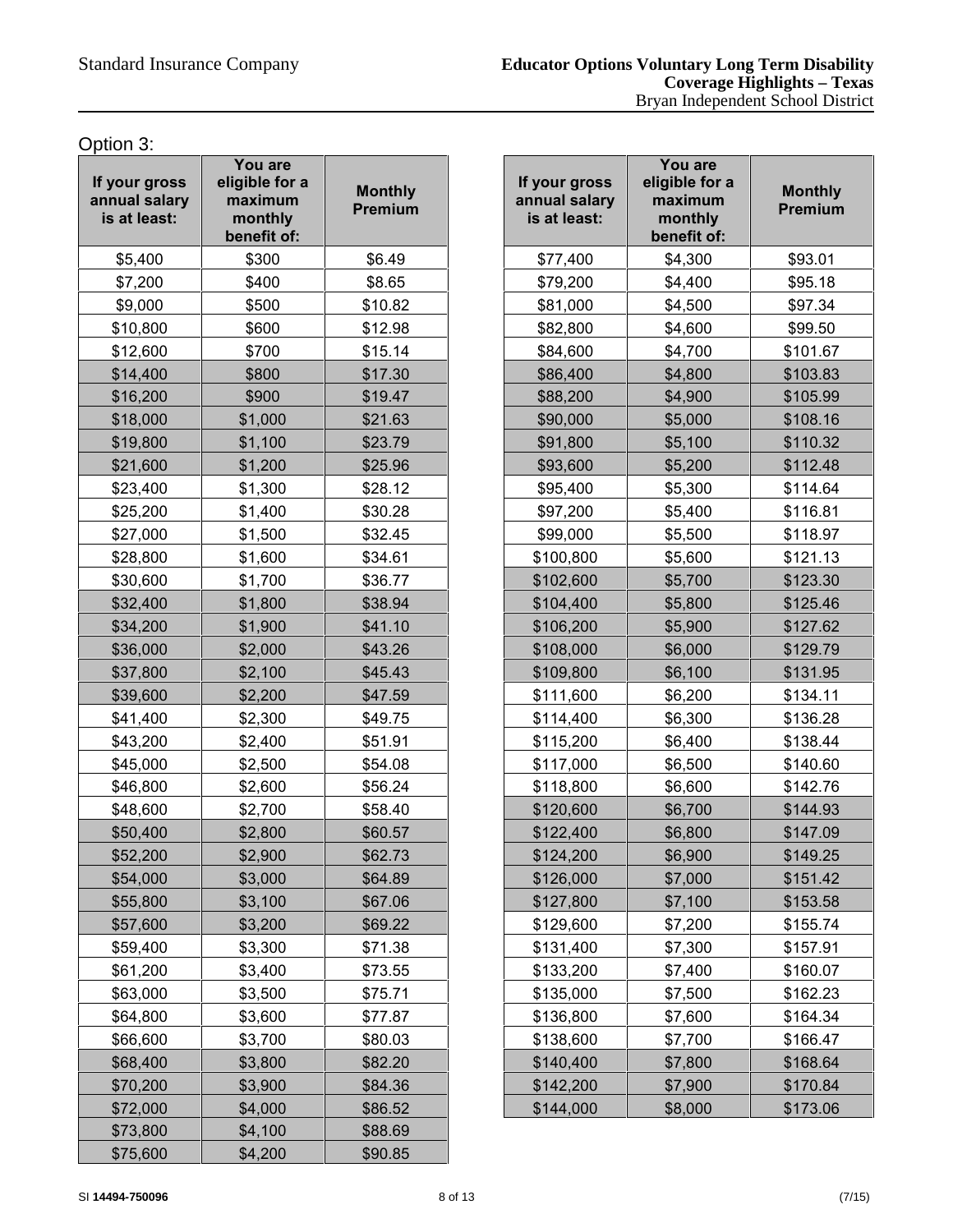Option 4:

| If your gross<br>annual salary<br>is at least: | You are<br>eligible for a<br>maximum<br>monthly<br>benefit of: | <b>Monthly</b><br><b>Premium</b> |  |
|------------------------------------------------|----------------------------------------------------------------|----------------------------------|--|
| \$5,400                                        | \$300                                                          | \$5.24                           |  |
| \$7,200                                        | \$400                                                          | \$6.98                           |  |
| \$9,000                                        | \$500                                                          | \$8.73                           |  |
| \$10,800                                       | \$600                                                          | \$10.48                          |  |
| \$12,600                                       | \$700                                                          | \$12.22                          |  |
| \$14,400                                       | \$800                                                          | \$13.97                          |  |
| \$16,200                                       | \$900                                                          | \$15.71                          |  |
| \$18,000                                       | \$1,000                                                        | \$17.46                          |  |
| \$19,800                                       | \$1,100                                                        | \$19.21                          |  |
| \$21,600                                       | \$1,200                                                        | \$20.95                          |  |
| \$23,400                                       | \$1,300                                                        | \$22.70                          |  |
| \$25,200                                       | \$1,400                                                        | \$24.44                          |  |
| \$27,000                                       | \$1,500                                                        | \$26.19                          |  |
| \$28,800                                       | \$1,600                                                        | \$27.94                          |  |
| \$30,600                                       | \$1,700                                                        | \$29.68                          |  |
| \$32,400                                       | \$1,800                                                        | \$31.43                          |  |
| \$34,200                                       | \$1,900                                                        | \$33.17                          |  |
| \$36,000                                       | \$2,000                                                        | \$34.92                          |  |
| \$37,800                                       | \$2,100                                                        | \$36.67                          |  |
| \$39,600                                       | \$2,200                                                        | \$38.41                          |  |
| \$41,400                                       | \$2,300                                                        | \$40.16                          |  |
| \$43,200                                       | \$2,400                                                        | \$41.90                          |  |
| \$45,000                                       | \$2,500                                                        | \$43.65                          |  |
| \$46,800                                       | \$2,600                                                        | \$45.40                          |  |
| \$48,600                                       | \$2,700                                                        | \$47.14                          |  |
| \$50,400                                       | \$2,800                                                        | \$48.89                          |  |
| \$52,200                                       | \$2,900                                                        | \$50.63                          |  |
| \$54,000                                       | \$3,000                                                        | \$52.38                          |  |
| \$55,800                                       | \$3,100                                                        | \$54.13                          |  |
| \$57,600                                       | \$3,200                                                        | \$55.87                          |  |
| \$59,400                                       | \$3,300                                                        | \$57.62                          |  |
| \$61,200                                       | \$3,400                                                        | \$59.36                          |  |
| \$63,000                                       | \$3,500                                                        | \$61.11                          |  |
| \$64,800                                       | \$3,600                                                        | \$62.86                          |  |
| \$66,600                                       | \$3,700                                                        | \$64.60                          |  |
| \$68,400                                       | \$3,800                                                        | \$66.35                          |  |
| \$70,200                                       | \$3,900                                                        | \$68.09                          |  |
| \$72,000                                       | \$4,000                                                        | \$69.84                          |  |
| \$73,800                                       | \$4,100                                                        | \$71.59                          |  |
| \$75,600                                       | \$4,200                                                        | \$73.33                          |  |

| \$300<br>\$5.24<br>\$5,400<br>\$77,400<br>\$4,300<br>\$7,200<br>\$400<br>\$6.98<br>\$79,200<br>\$4,400<br>\$9,000<br>\$500<br>\$8.73<br>\$81,000<br>\$4,500<br>\$600<br>\$10.48<br>\$82,800<br>\$4,600<br>\$700<br>\$12.22<br>\$84,600<br>\$4,700<br>\$800<br>\$13.97<br>\$86,400<br>\$4,800<br>\$900<br>\$88,200<br>\$15.71<br>\$4,900<br>\$1,000<br>\$17.46<br>\$90,000<br>\$5,000<br>\$1,100<br>\$91,800<br>\$5,100<br>\$19.21<br>\$1,200<br>\$20.95<br>\$93,600<br>\$5,200<br>\$1,300<br>\$22.70<br>\$95,400<br>\$5,300<br>\$97,200<br>\$5,400<br>\$1,400<br>\$24.44<br>\$1,500<br>\$26.19<br>\$99,000<br>\$5,500<br>\$100,800<br>\$5,600<br>\$1,600<br>\$27.94<br>\$1,700<br>\$29.68<br>\$102,600<br>\$5,700<br>\$31.43<br>\$5,800<br>\$1,800<br>\$104,400<br>\$1,900<br>\$33.17<br>\$106,200<br>\$5,900<br>\$34.92<br>\$108,000<br>\$6,000<br>\$2,000<br>\$2,100<br>\$36.67<br>\$109,800<br>\$6,100<br>\$38.41<br>\$6,200<br>\$2,200<br>\$111,600<br>\$40.16<br>\$2,300<br>\$114,400<br>\$6,300<br>\$6,400<br>\$2,400<br>\$41.90<br>\$115,200<br>\$2,500<br>\$43.65<br>\$117,000<br>\$6,500<br>\$2,600<br>\$45.40<br>\$118,800<br>\$6,600<br>\$2,700<br>\$47.14<br>\$120,600<br>\$6,700<br>\$2,800<br>\$48.89<br>\$122,400<br>\$6,800<br>\$2,900<br>\$6,900<br>\$50.63<br>\$124,200<br>\$3,000<br>\$52.38<br>\$126,000<br>\$7,000<br>\$7,100<br>\$3,100<br>\$54.13<br>\$127,800<br>\$3,200<br>\$55.87<br>\$129,600<br>\$7,200<br>\$3,300<br>\$57.62<br>\$131,400<br>\$7,300<br>\$133,200<br>\$7,400<br>\$3,400<br>\$59.36 | our gross<br><b>nual salary</b><br>at least: | You are<br>eligible for a<br>maximum<br>monthly<br>benefit of: | <b>Monthly</b><br>Premium | If your gross<br>annual salary<br>is at least: | You are<br>eligible for a<br>maximum<br>monthly<br>benefit of: | <b>Monthly</b><br>Premium |
|---------------------------------------------------------------------------------------------------------------------------------------------------------------------------------------------------------------------------------------------------------------------------------------------------------------------------------------------------------------------------------------------------------------------------------------------------------------------------------------------------------------------------------------------------------------------------------------------------------------------------------------------------------------------------------------------------------------------------------------------------------------------------------------------------------------------------------------------------------------------------------------------------------------------------------------------------------------------------------------------------------------------------------------------------------------------------------------------------------------------------------------------------------------------------------------------------------------------------------------------------------------------------------------------------------------------------------------------------------------------------------------------------------------------------------------------------------------------------------------------------------------------------------|----------------------------------------------|----------------------------------------------------------------|---------------------------|------------------------------------------------|----------------------------------------------------------------|---------------------------|
| \$10,800<br>\$12,600<br>\$14,400<br>\$16,200<br>\$18,000<br>\$19,800<br>\$21,600<br>\$23,400<br>\$25,200<br>\$27,000<br>\$28,800<br>\$30,600<br>\$32,400<br>\$34,200<br>\$36,000<br>\$37,800<br>\$39,600<br>\$41,400<br>\$43,200<br>\$45,000<br>\$46,800<br>\$48,600<br>\$50,400<br>\$52,200<br>\$54,000<br>\$55,800<br>\$57,600<br>\$59,400<br>\$61,200                                                                                                                                                                                                                                                                                                                                                                                                                                                                                                                                                                                                                                                                                                                                                                                                                                                                                                                                                                                                                                                                                                                                                                        |                                              |                                                                |                           |                                                |                                                                | \$75.08                   |
|                                                                                                                                                                                                                                                                                                                                                                                                                                                                                                                                                                                                                                                                                                                                                                                                                                                                                                                                                                                                                                                                                                                                                                                                                                                                                                                                                                                                                                                                                                                                 |                                              |                                                                |                           |                                                |                                                                | \$76.82                   |
|                                                                                                                                                                                                                                                                                                                                                                                                                                                                                                                                                                                                                                                                                                                                                                                                                                                                                                                                                                                                                                                                                                                                                                                                                                                                                                                                                                                                                                                                                                                                 |                                              |                                                                |                           |                                                |                                                                | \$78.57                   |
|                                                                                                                                                                                                                                                                                                                                                                                                                                                                                                                                                                                                                                                                                                                                                                                                                                                                                                                                                                                                                                                                                                                                                                                                                                                                                                                                                                                                                                                                                                                                 |                                              |                                                                |                           |                                                |                                                                | \$80.32                   |
|                                                                                                                                                                                                                                                                                                                                                                                                                                                                                                                                                                                                                                                                                                                                                                                                                                                                                                                                                                                                                                                                                                                                                                                                                                                                                                                                                                                                                                                                                                                                 |                                              |                                                                |                           |                                                |                                                                | \$82.06                   |
|                                                                                                                                                                                                                                                                                                                                                                                                                                                                                                                                                                                                                                                                                                                                                                                                                                                                                                                                                                                                                                                                                                                                                                                                                                                                                                                                                                                                                                                                                                                                 |                                              |                                                                |                           |                                                |                                                                | \$83.81                   |
|                                                                                                                                                                                                                                                                                                                                                                                                                                                                                                                                                                                                                                                                                                                                                                                                                                                                                                                                                                                                                                                                                                                                                                                                                                                                                                                                                                                                                                                                                                                                 |                                              |                                                                |                           |                                                |                                                                | \$85.55                   |
|                                                                                                                                                                                                                                                                                                                                                                                                                                                                                                                                                                                                                                                                                                                                                                                                                                                                                                                                                                                                                                                                                                                                                                                                                                                                                                                                                                                                                                                                                                                                 |                                              |                                                                |                           |                                                |                                                                | \$87.30                   |
|                                                                                                                                                                                                                                                                                                                                                                                                                                                                                                                                                                                                                                                                                                                                                                                                                                                                                                                                                                                                                                                                                                                                                                                                                                                                                                                                                                                                                                                                                                                                 |                                              |                                                                |                           |                                                |                                                                | \$89.05                   |
|                                                                                                                                                                                                                                                                                                                                                                                                                                                                                                                                                                                                                                                                                                                                                                                                                                                                                                                                                                                                                                                                                                                                                                                                                                                                                                                                                                                                                                                                                                                                 |                                              |                                                                |                           |                                                |                                                                | \$90.79                   |
|                                                                                                                                                                                                                                                                                                                                                                                                                                                                                                                                                                                                                                                                                                                                                                                                                                                                                                                                                                                                                                                                                                                                                                                                                                                                                                                                                                                                                                                                                                                                 |                                              |                                                                |                           |                                                |                                                                | \$92.54                   |
|                                                                                                                                                                                                                                                                                                                                                                                                                                                                                                                                                                                                                                                                                                                                                                                                                                                                                                                                                                                                                                                                                                                                                                                                                                                                                                                                                                                                                                                                                                                                 |                                              |                                                                |                           |                                                |                                                                | \$94.28                   |
|                                                                                                                                                                                                                                                                                                                                                                                                                                                                                                                                                                                                                                                                                                                                                                                                                                                                                                                                                                                                                                                                                                                                                                                                                                                                                                                                                                                                                                                                                                                                 |                                              |                                                                |                           |                                                |                                                                | \$96.03                   |
|                                                                                                                                                                                                                                                                                                                                                                                                                                                                                                                                                                                                                                                                                                                                                                                                                                                                                                                                                                                                                                                                                                                                                                                                                                                                                                                                                                                                                                                                                                                                 |                                              |                                                                |                           |                                                |                                                                | \$97.78                   |
|                                                                                                                                                                                                                                                                                                                                                                                                                                                                                                                                                                                                                                                                                                                                                                                                                                                                                                                                                                                                                                                                                                                                                                                                                                                                                                                                                                                                                                                                                                                                 |                                              |                                                                |                           |                                                |                                                                | \$99.52                   |
|                                                                                                                                                                                                                                                                                                                                                                                                                                                                                                                                                                                                                                                                                                                                                                                                                                                                                                                                                                                                                                                                                                                                                                                                                                                                                                                                                                                                                                                                                                                                 |                                              |                                                                |                           |                                                |                                                                | \$101.27                  |
|                                                                                                                                                                                                                                                                                                                                                                                                                                                                                                                                                                                                                                                                                                                                                                                                                                                                                                                                                                                                                                                                                                                                                                                                                                                                                                                                                                                                                                                                                                                                 |                                              |                                                                |                           |                                                |                                                                | \$103.01                  |
|                                                                                                                                                                                                                                                                                                                                                                                                                                                                                                                                                                                                                                                                                                                                                                                                                                                                                                                                                                                                                                                                                                                                                                                                                                                                                                                                                                                                                                                                                                                                 |                                              |                                                                |                           |                                                |                                                                | \$104.76                  |
|                                                                                                                                                                                                                                                                                                                                                                                                                                                                                                                                                                                                                                                                                                                                                                                                                                                                                                                                                                                                                                                                                                                                                                                                                                                                                                                                                                                                                                                                                                                                 |                                              |                                                                |                           |                                                |                                                                | \$106.51                  |
|                                                                                                                                                                                                                                                                                                                                                                                                                                                                                                                                                                                                                                                                                                                                                                                                                                                                                                                                                                                                                                                                                                                                                                                                                                                                                                                                                                                                                                                                                                                                 |                                              |                                                                |                           |                                                |                                                                | \$108.25                  |
|                                                                                                                                                                                                                                                                                                                                                                                                                                                                                                                                                                                                                                                                                                                                                                                                                                                                                                                                                                                                                                                                                                                                                                                                                                                                                                                                                                                                                                                                                                                                 |                                              |                                                                |                           |                                                |                                                                | \$110.00                  |
|                                                                                                                                                                                                                                                                                                                                                                                                                                                                                                                                                                                                                                                                                                                                                                                                                                                                                                                                                                                                                                                                                                                                                                                                                                                                                                                                                                                                                                                                                                                                 |                                              |                                                                |                           |                                                |                                                                | \$111.74                  |
|                                                                                                                                                                                                                                                                                                                                                                                                                                                                                                                                                                                                                                                                                                                                                                                                                                                                                                                                                                                                                                                                                                                                                                                                                                                                                                                                                                                                                                                                                                                                 |                                              |                                                                |                           |                                                |                                                                | \$113.49                  |
|                                                                                                                                                                                                                                                                                                                                                                                                                                                                                                                                                                                                                                                                                                                                                                                                                                                                                                                                                                                                                                                                                                                                                                                                                                                                                                                                                                                                                                                                                                                                 |                                              |                                                                |                           |                                                |                                                                | \$115.24                  |
|                                                                                                                                                                                                                                                                                                                                                                                                                                                                                                                                                                                                                                                                                                                                                                                                                                                                                                                                                                                                                                                                                                                                                                                                                                                                                                                                                                                                                                                                                                                                 |                                              |                                                                |                           |                                                |                                                                | \$116.98                  |
|                                                                                                                                                                                                                                                                                                                                                                                                                                                                                                                                                                                                                                                                                                                                                                                                                                                                                                                                                                                                                                                                                                                                                                                                                                                                                                                                                                                                                                                                                                                                 |                                              |                                                                |                           |                                                |                                                                | \$118.73                  |
|                                                                                                                                                                                                                                                                                                                                                                                                                                                                                                                                                                                                                                                                                                                                                                                                                                                                                                                                                                                                                                                                                                                                                                                                                                                                                                                                                                                                                                                                                                                                 |                                              |                                                                |                           |                                                |                                                                | \$120.47                  |
|                                                                                                                                                                                                                                                                                                                                                                                                                                                                                                                                                                                                                                                                                                                                                                                                                                                                                                                                                                                                                                                                                                                                                                                                                                                                                                                                                                                                                                                                                                                                 |                                              |                                                                |                           |                                                |                                                                | \$122.22                  |
|                                                                                                                                                                                                                                                                                                                                                                                                                                                                                                                                                                                                                                                                                                                                                                                                                                                                                                                                                                                                                                                                                                                                                                                                                                                                                                                                                                                                                                                                                                                                 |                                              |                                                                |                           |                                                |                                                                | \$123.97                  |
|                                                                                                                                                                                                                                                                                                                                                                                                                                                                                                                                                                                                                                                                                                                                                                                                                                                                                                                                                                                                                                                                                                                                                                                                                                                                                                                                                                                                                                                                                                                                 |                                              |                                                                |                           |                                                |                                                                | \$125.71                  |
|                                                                                                                                                                                                                                                                                                                                                                                                                                                                                                                                                                                                                                                                                                                                                                                                                                                                                                                                                                                                                                                                                                                                                                                                                                                                                                                                                                                                                                                                                                                                 |                                              |                                                                |                           |                                                |                                                                | \$127.46                  |
|                                                                                                                                                                                                                                                                                                                                                                                                                                                                                                                                                                                                                                                                                                                                                                                                                                                                                                                                                                                                                                                                                                                                                                                                                                                                                                                                                                                                                                                                                                                                 |                                              |                                                                |                           |                                                |                                                                | \$129.20                  |
| \$63,000<br>\$7,500<br>\$3,500<br>\$61.11<br>\$135,000                                                                                                                                                                                                                                                                                                                                                                                                                                                                                                                                                                                                                                                                                                                                                                                                                                                                                                                                                                                                                                                                                                                                                                                                                                                                                                                                                                                                                                                                          |                                              |                                                                |                           |                                                |                                                                | \$130.95                  |
| \$64,800<br>\$3,600<br>\$62.86<br>\$136,800<br>\$7,600                                                                                                                                                                                                                                                                                                                                                                                                                                                                                                                                                                                                                                                                                                                                                                                                                                                                                                                                                                                                                                                                                                                                                                                                                                                                                                                                                                                                                                                                          |                                              |                                                                |                           |                                                |                                                                | \$132.66                  |
| \$66,600<br>\$3,700<br>\$64.60<br>\$138,600<br>\$7,700                                                                                                                                                                                                                                                                                                                                                                                                                                                                                                                                                                                                                                                                                                                                                                                                                                                                                                                                                                                                                                                                                                                                                                                                                                                                                                                                                                                                                                                                          |                                              |                                                                |                           |                                                |                                                                | \$134.37                  |
| \$68,400<br>\$3,800<br>\$66.35<br>\$140,400<br>\$7,800                                                                                                                                                                                                                                                                                                                                                                                                                                                                                                                                                                                                                                                                                                                                                                                                                                                                                                                                                                                                                                                                                                                                                                                                                                                                                                                                                                                                                                                                          |                                              |                                                                |                           |                                                |                                                                | \$136.12                  |
| \$70,200<br>\$68.09<br>\$142,200<br>\$7,900<br>\$3,900                                                                                                                                                                                                                                                                                                                                                                                                                                                                                                                                                                                                                                                                                                                                                                                                                                                                                                                                                                                                                                                                                                                                                                                                                                                                                                                                                                                                                                                                          |                                              |                                                                |                           |                                                |                                                                | \$137.90                  |
| \$72,000<br>\$4,000<br>\$69.84<br>\$144,000<br>\$8,000                                                                                                                                                                                                                                                                                                                                                                                                                                                                                                                                                                                                                                                                                                                                                                                                                                                                                                                                                                                                                                                                                                                                                                                                                                                                                                                                                                                                                                                                          |                                              |                                                                |                           |                                                |                                                                | \$139.68                  |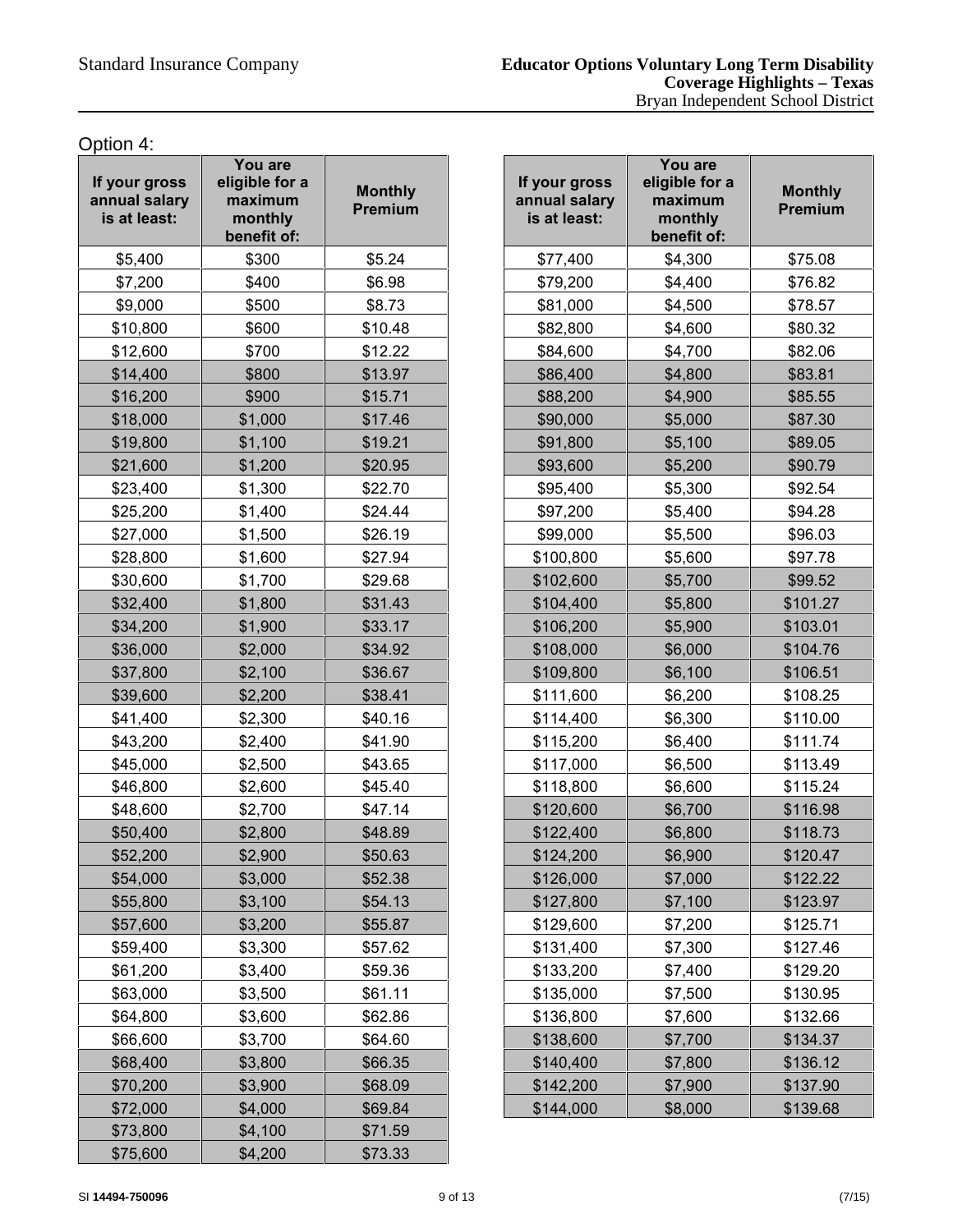Option 5:

| If your gross<br>annual salary<br>is at least: | You are<br>eligible for a<br>maximum<br>monthly<br>benefit of: | <b>Monthly</b><br><b>Premium</b> |  |
|------------------------------------------------|----------------------------------------------------------------|----------------------------------|--|
| \$5,400                                        | \$300                                                          | \$11.93                          |  |
| \$7,200                                        | \$400                                                          | \$15.91                          |  |
| \$9,000                                        | \$500                                                          | \$19.89                          |  |
| \$10,800                                       | \$600                                                          | \$23.86                          |  |
| \$12,600                                       | \$700                                                          | \$27.84                          |  |
| \$14,400                                       | \$800                                                          | \$31.82                          |  |
| \$16,200                                       | \$900                                                          | \$35.79                          |  |
| \$18,000                                       | \$1,000                                                        | \$39.77                          |  |
| \$19,800                                       | \$1,100                                                        | \$43.75                          |  |
| \$21,600                                       | \$1,200                                                        | \$47.72                          |  |
| \$23,400                                       | \$1,300                                                        | \$51.70                          |  |
| \$25,200                                       | \$1,400                                                        | \$55.68                          |  |
| \$27,000                                       | \$1,500                                                        | \$59.66                          |  |
| \$28,800                                       | \$1,600                                                        | \$63.63                          |  |
| \$30,600                                       | \$1,700                                                        | \$67.61                          |  |
| \$32,400                                       | \$1,800                                                        | \$71.59                          |  |
| \$34,200                                       | \$1,900                                                        | \$75.56                          |  |
| \$36,000                                       | \$2,000                                                        | \$79.54                          |  |
| \$37,800                                       | \$2,100                                                        | \$83.52                          |  |
| \$39,600                                       | \$2,200                                                        | \$87.49                          |  |
| \$41,400                                       | \$2,300                                                        | \$91.47                          |  |
| \$43,200                                       | \$2,400                                                        | \$95.45                          |  |
| \$45,000                                       | \$2,500                                                        | \$99.43                          |  |
| \$46,800                                       | \$2,600                                                        | \$103.40                         |  |
| \$48,600                                       | \$2,700                                                        | \$107.38                         |  |
| \$50,400                                       | \$2,800                                                        | \$111.36                         |  |
| \$52,200                                       | \$2,900                                                        | \$115.33                         |  |
| \$54,000                                       | \$3,000                                                        | \$119.31                         |  |
| \$55,800                                       | \$3,100                                                        | \$123.29                         |  |
| \$57,600                                       | \$3,200                                                        | \$127.26                         |  |
| \$59,400                                       | \$3,300                                                        | \$131.24                         |  |
| \$61,200                                       | \$3,400                                                        | \$135.22                         |  |
| \$63,000                                       | \$3,500                                                        | \$139.20                         |  |
| \$64,800                                       | \$3,600                                                        | \$143.17                         |  |
| \$66,600                                       | \$3,700                                                        | \$147.15                         |  |
| \$68,400                                       | \$3,800                                                        | \$151.13                         |  |
| \$70,200                                       | \$3,900                                                        | \$155.10                         |  |
| \$72,000                                       | \$4,000                                                        | \$159.08                         |  |
| \$73,800                                       | \$4,100                                                        | \$163.06                         |  |
| \$75,600                                       | \$4,200                                                        | \$167.03                         |  |

| our gross<br><b>nual salary</b><br>at least: | You are<br>eligible for a<br>maximum<br>monthly<br>benefit of: | <b>Monthly</b><br>Premium | If your gross<br>annual salary<br>is at least: | You are<br>eligible for a<br>maximum<br>monthly<br>benefit of: | <b>Monthly</b><br>Premium |
|----------------------------------------------|----------------------------------------------------------------|---------------------------|------------------------------------------------|----------------------------------------------------------------|---------------------------|
| \$5,400                                      | \$300                                                          | \$11.93                   | \$77,400                                       | \$4,300                                                        | \$171.01                  |
| \$7,200                                      | \$400                                                          | \$15.91                   | \$79,200                                       | \$4,400                                                        | \$174.99                  |
| \$9,000                                      | \$500                                                          | \$19.89                   | \$81,000                                       | \$4,500                                                        | \$178.97                  |
| \$10,800                                     | \$600                                                          | \$23.86                   | \$82,800                                       | \$4,600                                                        | \$182.94                  |
| \$12,600                                     | \$700                                                          | \$27.84                   | \$84,600                                       | \$4,700                                                        | \$186.92                  |
| \$14,400                                     | \$800                                                          | \$31.82                   | \$86,400                                       | \$4,800                                                        | \$190.90                  |
| \$16,200                                     | \$900                                                          | \$35.79                   | \$88,200                                       | \$4,900                                                        | \$194.87                  |
| \$18,000                                     | \$1,000                                                        | \$39.77                   | \$90,000                                       | \$5,000                                                        | \$198.85                  |
| \$19,800                                     | \$1,100                                                        | \$43.75                   | \$91,800                                       | \$5,100                                                        | \$202.83                  |
| \$21,600                                     | \$1,200                                                        | \$47.72                   | \$93,600                                       | \$5,200                                                        | \$206.80                  |
| \$23,400                                     | \$1,300                                                        | \$51.70                   | \$95,400                                       | \$5,300                                                        | \$210.78                  |
| \$25,200                                     | \$1,400                                                        | \$55.68                   | \$97,200                                       | \$5,400                                                        | \$214.76                  |
| \$27,000                                     | \$1,500                                                        | \$59.66                   | \$99,000                                       | \$5,500                                                        | \$218.74                  |
| \$28,800                                     | \$1,600                                                        | \$63.63                   | \$100,800                                      | \$5,600                                                        | \$222.71                  |
| \$30,600                                     | \$1,700                                                        | \$67.61                   | \$102,600                                      | \$5,700                                                        | \$226.69                  |
| \$32,400                                     | \$1,800                                                        | \$71.59                   | \$104,400                                      | \$5,800                                                        | \$230.67                  |
| \$34,200                                     | \$1,900                                                        | \$75.56                   | \$106,200                                      | \$5,900                                                        | \$234.64                  |
| \$36,000                                     | \$2,000                                                        | \$79.54                   | \$108,000                                      | \$6,000                                                        | \$238.62                  |
| \$37,800                                     | \$2,100                                                        | \$83.52                   | \$109,800                                      | \$6,100                                                        | \$242.60                  |
| \$39,600                                     | \$2,200                                                        | \$87.49                   | \$111,600                                      | \$6,200                                                        | \$246.57                  |
| \$41,400                                     | \$2,300                                                        | \$91.47                   | \$114,400                                      | \$6,300                                                        | \$250.55                  |
| \$43,200                                     | \$2,400                                                        | \$95.45                   | \$115,200                                      | \$6,400                                                        | \$254.53                  |
| \$45,000                                     | \$2,500                                                        | \$99.43                   | \$117,000                                      | \$6,500                                                        | \$258.51                  |
| \$46,800                                     | \$2,600                                                        | \$103.40                  | \$118,800                                      | \$6,600                                                        | \$262.48                  |
| \$48,600                                     | \$2,700                                                        | \$107.38                  | \$120,600                                      | \$6,700                                                        | \$266.46                  |
| \$50,400                                     | \$2,800                                                        | \$111.36                  | \$122,400                                      | \$6,800                                                        | \$270.44                  |
| \$52,200                                     | \$2,900                                                        | \$115.33                  | \$124,200                                      | \$6,900                                                        | \$274.41                  |
| \$54,000                                     | \$3,000                                                        | \$119.31                  | \$126,000                                      | \$7,000                                                        | \$278.39                  |
| \$55,800                                     | \$3,100                                                        | \$123.29                  | \$127,800                                      | \$7,100                                                        | \$282.37                  |
| \$57,600                                     | \$3,200                                                        | \$127.26                  | \$129,600                                      | \$7,200                                                        | \$286.34                  |
| \$59,400                                     | \$3,300                                                        | \$131.24                  | \$131,400                                      | \$7,300                                                        | \$290.32                  |
| \$61,200                                     | \$3,400                                                        | \$135.22                  | \$133,200                                      | \$7,400                                                        | \$294.30                  |
| \$63,000                                     | \$3,500                                                        | \$139.20                  | \$135,000                                      | \$7,500                                                        | \$298.28                  |
| \$64,800                                     | \$3,600                                                        | \$143.17                  | \$136,800                                      | \$7,600                                                        | \$302.16                  |
| \$66,600                                     | \$3,700                                                        | \$147.15                  | \$138,600                                      | \$7,700                                                        | \$306.08                  |
| \$68,400                                     | \$3,800                                                        | \$151.13                  | \$140,400                                      | \$7,800                                                        | \$310.06                  |
| \$70,200                                     | \$3,900                                                        | \$155.10                  | \$142,200                                      | \$7,900                                                        | \$314.09                  |
| \$72,000                                     | \$4,000                                                        | \$159.08                  | \$144,000                                      | \$8,000                                                        | \$318.16                  |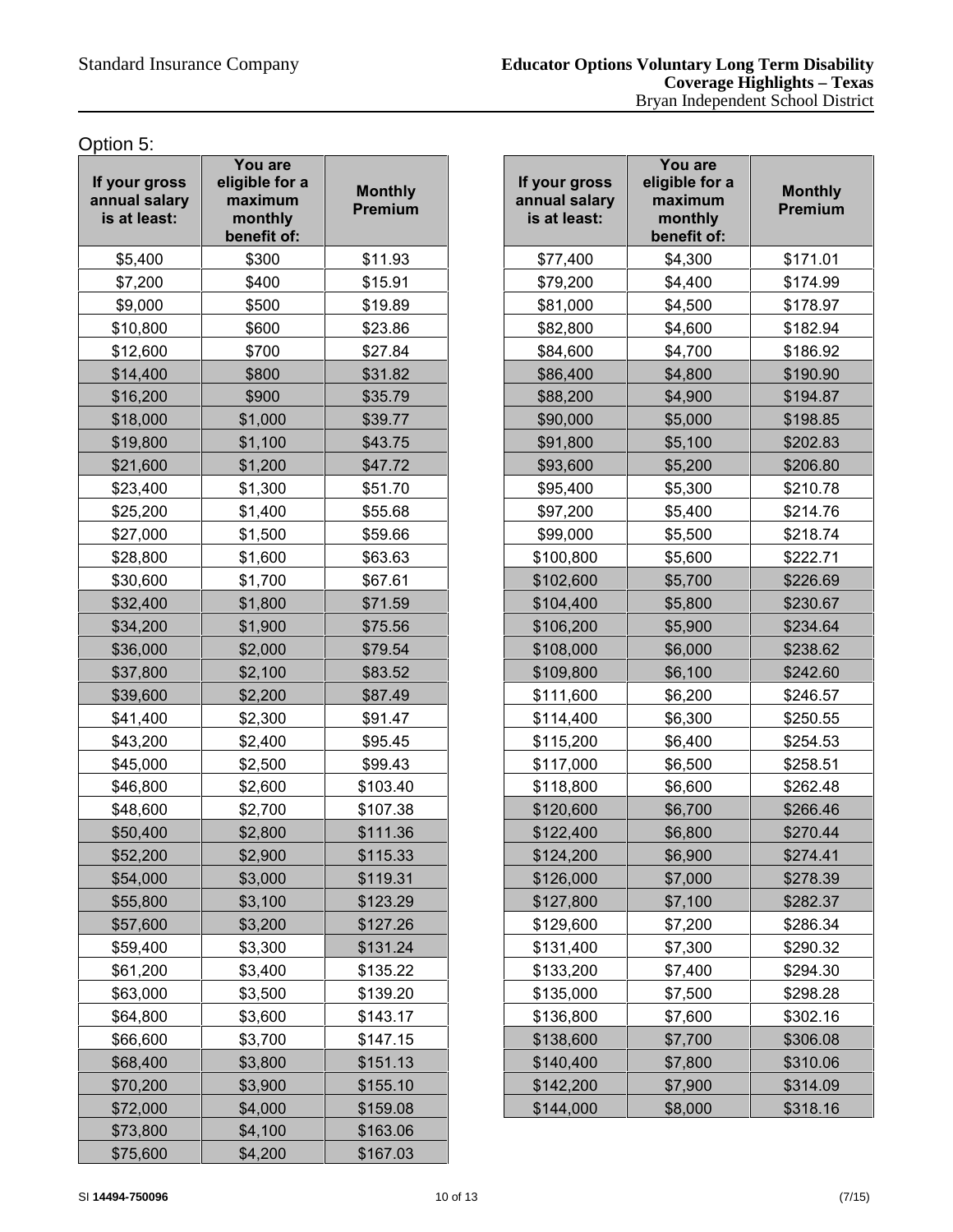Option 6:

| If your gross<br>annual salary<br>is at least: | You are<br>eligible for a<br>maximum<br>monthly<br>benefit of: | <b>Monthly</b><br>Premium |  |
|------------------------------------------------|----------------------------------------------------------------|---------------------------|--|
| \$5,400                                        | \$300                                                          | \$10.21                   |  |
| \$7,200                                        | \$400                                                          | \$13.62                   |  |
| \$9,000                                        | \$500                                                          | \$17.02                   |  |
| \$10,800                                       | \$600                                                          | \$20.43                   |  |
| \$12,600                                       | \$700                                                          | \$23.83                   |  |
| \$14,400                                       | \$800                                                          | \$27.24                   |  |
| \$16,200                                       | \$900                                                          | \$30.64                   |  |
| \$18,000                                       | \$1,000                                                        | \$34.05                   |  |
| \$19,800                                       | \$1,100                                                        | \$37.45                   |  |
| \$21,600                                       | \$1,200                                                        | \$40.86                   |  |
| \$23,400                                       | \$1,300                                                        | \$44.26                   |  |
| \$25,200                                       | \$1,400                                                        | \$47.67                   |  |
| \$27,000                                       | \$1,500                                                        | \$51.07                   |  |
| \$28,800                                       | \$1,600                                                        | \$54.48                   |  |
| \$30,600                                       | \$1,700                                                        | \$57.88                   |  |
| \$32,400                                       | \$1,800                                                        | \$61.28                   |  |
| \$34,200                                       | \$1,900                                                        | \$64.69                   |  |
| \$36,000                                       | \$2,000                                                        | \$68.09                   |  |
| \$37,800                                       | \$2,100                                                        | \$71.50                   |  |
| \$39,600                                       | \$2,200                                                        | \$74.90                   |  |
| \$41,400                                       | \$2,300                                                        | \$78.31                   |  |
| \$43,200                                       | \$2,400                                                        | \$81.71                   |  |
| \$45,000                                       | \$2,500                                                        | \$85.12                   |  |
| \$46,800                                       | \$2,600                                                        | \$88.52                   |  |
| \$48,600                                       | \$2,700                                                        | \$91.93                   |  |
| \$50,400                                       | \$2,800                                                        | \$95.33                   |  |
| \$52,200                                       | \$2,900                                                        | \$98.74                   |  |
| \$54,000                                       | \$3,000                                                        | \$102.14                  |  |
| \$55,800                                       | \$3,100                                                        | \$105.55                  |  |
| \$57,600                                       | \$3,200                                                        | \$108.95                  |  |
| \$59,400                                       | \$3,300                                                        | \$112.36                  |  |
| \$61,200                                       | \$3,400                                                        | \$115.76                  |  |
| \$63,000                                       | \$3,500                                                        | \$119.16                  |  |
| \$64,800                                       | \$3,600                                                        | \$122.57                  |  |
| \$66,600                                       | \$3,700                                                        | \$125.97                  |  |
| \$68,400                                       | \$3,800                                                        | \$129.38                  |  |
| \$70,200                                       | \$3,900                                                        | \$132.78                  |  |
| \$72,000                                       | \$4,000                                                        | \$136.19                  |  |
| \$73,800                                       | \$4,100                                                        | \$139.59                  |  |
| \$75,600                                       | \$4,200                                                        | \$143.00                  |  |

| \$300<br>\$10.21<br>\$77,400<br>\$4,300<br>\$146.40<br>\$400<br>\$13.62<br>\$79,200<br>\$4,400<br>\$149.81<br>\$500<br>\$17.02<br>\$81,000<br>\$153.21<br>\$4,500<br>\$600<br>\$20.43<br>\$82,800<br>\$4,600<br>\$156.62<br>\$4,700<br>\$700<br>\$23.83<br>\$84,600<br>\$160.02<br>\$800<br>\$27.24<br>\$86,400<br>\$4,800<br>\$163.43<br>\$900<br>\$88,200<br>\$30.64<br>\$4,900<br>\$166.83<br>\$1,000<br>\$34.05<br>\$90,000<br>\$5,000<br>\$170.24<br>\$1,100<br>\$91,800<br>\$5,100<br>\$173.64<br>\$37.45<br>\$1,200<br>\$40.86<br>\$93,600<br>\$5,200<br>\$177.04<br>\$44.26<br>\$1,300<br>\$95,400<br>\$5,300<br>\$180.45<br>\$47.67<br>\$97,200<br>\$5,400<br>\$183.85<br>\$1,400<br>\$1,500<br>\$51.07<br>\$99,000<br>\$5,500<br>\$187.26<br>\$1,600<br>\$100,800<br>\$5,600<br>\$54.48<br>\$190.66<br>\$1,700<br>\$57.88<br>\$102,600<br>\$5,700<br>\$194.07<br>\$61.28<br>\$5,800<br>\$197.47<br>\$1,800<br>\$104,400<br>\$1,900<br>\$64.69<br>\$106,200<br>\$5,900<br>\$200.88<br>\$108,000<br>\$6,000<br>\$2,000<br>\$68.09<br>\$204.28<br>\$2,100<br>\$71.50<br>\$109,800<br>\$6,100<br>\$207.69<br>\$6,200<br>\$2,200<br>\$74.90<br>\$111,600<br>\$211.09<br>\$2,300<br>\$78.31<br>\$114,400<br>\$6,300<br>\$214.50<br>\$6,400<br>\$2,400<br>\$81.71<br>\$115,200<br>\$217.90<br>\$2,500<br>\$85.12<br>\$117,000<br>\$6,500<br>\$221.31<br>\$2,600<br>\$88.52<br>\$118,800<br>\$6,600<br>\$224.71<br>\$2,700<br>\$91.93<br>\$120,600<br>\$6,700<br>\$228.11<br>\$95.33<br>\$2,800<br>\$122,400<br>\$6,800<br>\$231.52<br>\$2,900<br>\$6,900<br>\$234.92<br>\$98.74<br>\$124,200<br>\$3,000<br>\$102.14<br>\$126,000<br>\$7,000<br>\$238.33<br>\$7,100<br>\$3,100<br>\$105.55<br>\$127,800<br>\$241.73<br>\$3,200<br>\$108.95<br>\$129,600<br>\$7,200<br>\$245.14<br>\$3,300<br>\$112.36<br>\$131,400<br>\$7,300<br>\$248.54<br>\$115.76<br>\$133,200<br>\$3,400<br>\$7,400<br>\$251.95<br>\$7,500<br>\$3,500<br>\$119.16<br>\$135,000<br>\$255.35<br>\$3,600<br>\$136,800<br>\$7,600<br>\$122.57<br>\$258.67<br>\$3,700<br>\$138,600<br>\$125.97<br>\$7,700<br>\$262.04<br>\$3,800<br>\$129.38<br>\$140,400<br>\$265.44<br>\$7,800<br>\$132.78<br>\$142,200<br>\$268.89<br>\$3,900<br>\$7,900<br>\$136.19<br>\$144,000<br>\$8,000<br>\$272.39<br>\$4,000 | our gross<br><b>nual salary</b><br>at least: | You are<br>eligible for a<br>maximum<br>monthly<br>benefit of: | <b>Monthly</b><br>Premium | If your gross<br>annual salary<br>is at least: | You are<br>eligible for a<br>maximum<br>monthly<br>benefit of: | <b>Monthly</b><br>Premium |
|--------------------------------------------------------------------------------------------------------------------------------------------------------------------------------------------------------------------------------------------------------------------------------------------------------------------------------------------------------------------------------------------------------------------------------------------------------------------------------------------------------------------------------------------------------------------------------------------------------------------------------------------------------------------------------------------------------------------------------------------------------------------------------------------------------------------------------------------------------------------------------------------------------------------------------------------------------------------------------------------------------------------------------------------------------------------------------------------------------------------------------------------------------------------------------------------------------------------------------------------------------------------------------------------------------------------------------------------------------------------------------------------------------------------------------------------------------------------------------------------------------------------------------------------------------------------------------------------------------------------------------------------------------------------------------------------------------------------------------------------------------------------------------------------------------------------------------------------------------------------------------------------------------------------------------------------------------------------------------------------------------------------------------------------------------------------------------------------------------------------------------------------------------------------------------------------------------------------------------------------------------------------------|----------------------------------------------|----------------------------------------------------------------|---------------------------|------------------------------------------------|----------------------------------------------------------------|---------------------------|
|                                                                                                                                                                                                                                                                                                                                                                                                                                                                                                                                                                                                                                                                                                                                                                                                                                                                                                                                                                                                                                                                                                                                                                                                                                                                                                                                                                                                                                                                                                                                                                                                                                                                                                                                                                                                                                                                                                                                                                                                                                                                                                                                                                                                                                                                          | \$5,400                                      |                                                                |                           |                                                |                                                                |                           |
|                                                                                                                                                                                                                                                                                                                                                                                                                                                                                                                                                                                                                                                                                                                                                                                                                                                                                                                                                                                                                                                                                                                                                                                                                                                                                                                                                                                                                                                                                                                                                                                                                                                                                                                                                                                                                                                                                                                                                                                                                                                                                                                                                                                                                                                                          | \$7,200                                      |                                                                |                           |                                                |                                                                |                           |
|                                                                                                                                                                                                                                                                                                                                                                                                                                                                                                                                                                                                                                                                                                                                                                                                                                                                                                                                                                                                                                                                                                                                                                                                                                                                                                                                                                                                                                                                                                                                                                                                                                                                                                                                                                                                                                                                                                                                                                                                                                                                                                                                                                                                                                                                          | \$9,000                                      |                                                                |                           |                                                |                                                                |                           |
|                                                                                                                                                                                                                                                                                                                                                                                                                                                                                                                                                                                                                                                                                                                                                                                                                                                                                                                                                                                                                                                                                                                                                                                                                                                                                                                                                                                                                                                                                                                                                                                                                                                                                                                                                                                                                                                                                                                                                                                                                                                                                                                                                                                                                                                                          | \$10,800                                     |                                                                |                           |                                                |                                                                |                           |
|                                                                                                                                                                                                                                                                                                                                                                                                                                                                                                                                                                                                                                                                                                                                                                                                                                                                                                                                                                                                                                                                                                                                                                                                                                                                                                                                                                                                                                                                                                                                                                                                                                                                                                                                                                                                                                                                                                                                                                                                                                                                                                                                                                                                                                                                          | \$12,600                                     |                                                                |                           |                                                |                                                                |                           |
|                                                                                                                                                                                                                                                                                                                                                                                                                                                                                                                                                                                                                                                                                                                                                                                                                                                                                                                                                                                                                                                                                                                                                                                                                                                                                                                                                                                                                                                                                                                                                                                                                                                                                                                                                                                                                                                                                                                                                                                                                                                                                                                                                                                                                                                                          | \$14,400                                     |                                                                |                           |                                                |                                                                |                           |
|                                                                                                                                                                                                                                                                                                                                                                                                                                                                                                                                                                                                                                                                                                                                                                                                                                                                                                                                                                                                                                                                                                                                                                                                                                                                                                                                                                                                                                                                                                                                                                                                                                                                                                                                                                                                                                                                                                                                                                                                                                                                                                                                                                                                                                                                          | \$16,200                                     |                                                                |                           |                                                |                                                                |                           |
|                                                                                                                                                                                                                                                                                                                                                                                                                                                                                                                                                                                                                                                                                                                                                                                                                                                                                                                                                                                                                                                                                                                                                                                                                                                                                                                                                                                                                                                                                                                                                                                                                                                                                                                                                                                                                                                                                                                                                                                                                                                                                                                                                                                                                                                                          | \$18,000                                     |                                                                |                           |                                                |                                                                |                           |
|                                                                                                                                                                                                                                                                                                                                                                                                                                                                                                                                                                                                                                                                                                                                                                                                                                                                                                                                                                                                                                                                                                                                                                                                                                                                                                                                                                                                                                                                                                                                                                                                                                                                                                                                                                                                                                                                                                                                                                                                                                                                                                                                                                                                                                                                          | \$19,800                                     |                                                                |                           |                                                |                                                                |                           |
|                                                                                                                                                                                                                                                                                                                                                                                                                                                                                                                                                                                                                                                                                                                                                                                                                                                                                                                                                                                                                                                                                                                                                                                                                                                                                                                                                                                                                                                                                                                                                                                                                                                                                                                                                                                                                                                                                                                                                                                                                                                                                                                                                                                                                                                                          | \$21,600                                     |                                                                |                           |                                                |                                                                |                           |
|                                                                                                                                                                                                                                                                                                                                                                                                                                                                                                                                                                                                                                                                                                                                                                                                                                                                                                                                                                                                                                                                                                                                                                                                                                                                                                                                                                                                                                                                                                                                                                                                                                                                                                                                                                                                                                                                                                                                                                                                                                                                                                                                                                                                                                                                          | \$23,400                                     |                                                                |                           |                                                |                                                                |                           |
|                                                                                                                                                                                                                                                                                                                                                                                                                                                                                                                                                                                                                                                                                                                                                                                                                                                                                                                                                                                                                                                                                                                                                                                                                                                                                                                                                                                                                                                                                                                                                                                                                                                                                                                                                                                                                                                                                                                                                                                                                                                                                                                                                                                                                                                                          | \$25,200                                     |                                                                |                           |                                                |                                                                |                           |
|                                                                                                                                                                                                                                                                                                                                                                                                                                                                                                                                                                                                                                                                                                                                                                                                                                                                                                                                                                                                                                                                                                                                                                                                                                                                                                                                                                                                                                                                                                                                                                                                                                                                                                                                                                                                                                                                                                                                                                                                                                                                                                                                                                                                                                                                          | \$27,000                                     |                                                                |                           |                                                |                                                                |                           |
|                                                                                                                                                                                                                                                                                                                                                                                                                                                                                                                                                                                                                                                                                                                                                                                                                                                                                                                                                                                                                                                                                                                                                                                                                                                                                                                                                                                                                                                                                                                                                                                                                                                                                                                                                                                                                                                                                                                                                                                                                                                                                                                                                                                                                                                                          | \$28,800                                     |                                                                |                           |                                                |                                                                |                           |
|                                                                                                                                                                                                                                                                                                                                                                                                                                                                                                                                                                                                                                                                                                                                                                                                                                                                                                                                                                                                                                                                                                                                                                                                                                                                                                                                                                                                                                                                                                                                                                                                                                                                                                                                                                                                                                                                                                                                                                                                                                                                                                                                                                                                                                                                          | \$30,600                                     |                                                                |                           |                                                |                                                                |                           |
|                                                                                                                                                                                                                                                                                                                                                                                                                                                                                                                                                                                                                                                                                                                                                                                                                                                                                                                                                                                                                                                                                                                                                                                                                                                                                                                                                                                                                                                                                                                                                                                                                                                                                                                                                                                                                                                                                                                                                                                                                                                                                                                                                                                                                                                                          | \$32,400                                     |                                                                |                           |                                                |                                                                |                           |
|                                                                                                                                                                                                                                                                                                                                                                                                                                                                                                                                                                                                                                                                                                                                                                                                                                                                                                                                                                                                                                                                                                                                                                                                                                                                                                                                                                                                                                                                                                                                                                                                                                                                                                                                                                                                                                                                                                                                                                                                                                                                                                                                                                                                                                                                          | \$34,200                                     |                                                                |                           |                                                |                                                                |                           |
|                                                                                                                                                                                                                                                                                                                                                                                                                                                                                                                                                                                                                                                                                                                                                                                                                                                                                                                                                                                                                                                                                                                                                                                                                                                                                                                                                                                                                                                                                                                                                                                                                                                                                                                                                                                                                                                                                                                                                                                                                                                                                                                                                                                                                                                                          | \$36,000                                     |                                                                |                           |                                                |                                                                |                           |
|                                                                                                                                                                                                                                                                                                                                                                                                                                                                                                                                                                                                                                                                                                                                                                                                                                                                                                                                                                                                                                                                                                                                                                                                                                                                                                                                                                                                                                                                                                                                                                                                                                                                                                                                                                                                                                                                                                                                                                                                                                                                                                                                                                                                                                                                          | \$37,800                                     |                                                                |                           |                                                |                                                                |                           |
|                                                                                                                                                                                                                                                                                                                                                                                                                                                                                                                                                                                                                                                                                                                                                                                                                                                                                                                                                                                                                                                                                                                                                                                                                                                                                                                                                                                                                                                                                                                                                                                                                                                                                                                                                                                                                                                                                                                                                                                                                                                                                                                                                                                                                                                                          | \$39,600                                     |                                                                |                           |                                                |                                                                |                           |
|                                                                                                                                                                                                                                                                                                                                                                                                                                                                                                                                                                                                                                                                                                                                                                                                                                                                                                                                                                                                                                                                                                                                                                                                                                                                                                                                                                                                                                                                                                                                                                                                                                                                                                                                                                                                                                                                                                                                                                                                                                                                                                                                                                                                                                                                          | \$41,400                                     |                                                                |                           |                                                |                                                                |                           |
|                                                                                                                                                                                                                                                                                                                                                                                                                                                                                                                                                                                                                                                                                                                                                                                                                                                                                                                                                                                                                                                                                                                                                                                                                                                                                                                                                                                                                                                                                                                                                                                                                                                                                                                                                                                                                                                                                                                                                                                                                                                                                                                                                                                                                                                                          | \$43,200                                     |                                                                |                           |                                                |                                                                |                           |
|                                                                                                                                                                                                                                                                                                                                                                                                                                                                                                                                                                                                                                                                                                                                                                                                                                                                                                                                                                                                                                                                                                                                                                                                                                                                                                                                                                                                                                                                                                                                                                                                                                                                                                                                                                                                                                                                                                                                                                                                                                                                                                                                                                                                                                                                          | \$45,000                                     |                                                                |                           |                                                |                                                                |                           |
|                                                                                                                                                                                                                                                                                                                                                                                                                                                                                                                                                                                                                                                                                                                                                                                                                                                                                                                                                                                                                                                                                                                                                                                                                                                                                                                                                                                                                                                                                                                                                                                                                                                                                                                                                                                                                                                                                                                                                                                                                                                                                                                                                                                                                                                                          | \$46,800                                     |                                                                |                           |                                                |                                                                |                           |
|                                                                                                                                                                                                                                                                                                                                                                                                                                                                                                                                                                                                                                                                                                                                                                                                                                                                                                                                                                                                                                                                                                                                                                                                                                                                                                                                                                                                                                                                                                                                                                                                                                                                                                                                                                                                                                                                                                                                                                                                                                                                                                                                                                                                                                                                          | \$48,600                                     |                                                                |                           |                                                |                                                                |                           |
|                                                                                                                                                                                                                                                                                                                                                                                                                                                                                                                                                                                                                                                                                                                                                                                                                                                                                                                                                                                                                                                                                                                                                                                                                                                                                                                                                                                                                                                                                                                                                                                                                                                                                                                                                                                                                                                                                                                                                                                                                                                                                                                                                                                                                                                                          | \$50,400                                     |                                                                |                           |                                                |                                                                |                           |
|                                                                                                                                                                                                                                                                                                                                                                                                                                                                                                                                                                                                                                                                                                                                                                                                                                                                                                                                                                                                                                                                                                                                                                                                                                                                                                                                                                                                                                                                                                                                                                                                                                                                                                                                                                                                                                                                                                                                                                                                                                                                                                                                                                                                                                                                          | \$52,200                                     |                                                                |                           |                                                |                                                                |                           |
|                                                                                                                                                                                                                                                                                                                                                                                                                                                                                                                                                                                                                                                                                                                                                                                                                                                                                                                                                                                                                                                                                                                                                                                                                                                                                                                                                                                                                                                                                                                                                                                                                                                                                                                                                                                                                                                                                                                                                                                                                                                                                                                                                                                                                                                                          | \$54,000                                     |                                                                |                           |                                                |                                                                |                           |
|                                                                                                                                                                                                                                                                                                                                                                                                                                                                                                                                                                                                                                                                                                                                                                                                                                                                                                                                                                                                                                                                                                                                                                                                                                                                                                                                                                                                                                                                                                                                                                                                                                                                                                                                                                                                                                                                                                                                                                                                                                                                                                                                                                                                                                                                          | \$55,800                                     |                                                                |                           |                                                |                                                                |                           |
|                                                                                                                                                                                                                                                                                                                                                                                                                                                                                                                                                                                                                                                                                                                                                                                                                                                                                                                                                                                                                                                                                                                                                                                                                                                                                                                                                                                                                                                                                                                                                                                                                                                                                                                                                                                                                                                                                                                                                                                                                                                                                                                                                                                                                                                                          | \$57,600                                     |                                                                |                           |                                                |                                                                |                           |
|                                                                                                                                                                                                                                                                                                                                                                                                                                                                                                                                                                                                                                                                                                                                                                                                                                                                                                                                                                                                                                                                                                                                                                                                                                                                                                                                                                                                                                                                                                                                                                                                                                                                                                                                                                                                                                                                                                                                                                                                                                                                                                                                                                                                                                                                          | \$59,400                                     |                                                                |                           |                                                |                                                                |                           |
|                                                                                                                                                                                                                                                                                                                                                                                                                                                                                                                                                                                                                                                                                                                                                                                                                                                                                                                                                                                                                                                                                                                                                                                                                                                                                                                                                                                                                                                                                                                                                                                                                                                                                                                                                                                                                                                                                                                                                                                                                                                                                                                                                                                                                                                                          | \$61,200                                     |                                                                |                           |                                                |                                                                |                           |
|                                                                                                                                                                                                                                                                                                                                                                                                                                                                                                                                                                                                                                                                                                                                                                                                                                                                                                                                                                                                                                                                                                                                                                                                                                                                                                                                                                                                                                                                                                                                                                                                                                                                                                                                                                                                                                                                                                                                                                                                                                                                                                                                                                                                                                                                          | \$63,000                                     |                                                                |                           |                                                |                                                                |                           |
|                                                                                                                                                                                                                                                                                                                                                                                                                                                                                                                                                                                                                                                                                                                                                                                                                                                                                                                                                                                                                                                                                                                                                                                                                                                                                                                                                                                                                                                                                                                                                                                                                                                                                                                                                                                                                                                                                                                                                                                                                                                                                                                                                                                                                                                                          | \$64,800                                     |                                                                |                           |                                                |                                                                |                           |
|                                                                                                                                                                                                                                                                                                                                                                                                                                                                                                                                                                                                                                                                                                                                                                                                                                                                                                                                                                                                                                                                                                                                                                                                                                                                                                                                                                                                                                                                                                                                                                                                                                                                                                                                                                                                                                                                                                                                                                                                                                                                                                                                                                                                                                                                          | \$66,600                                     |                                                                |                           |                                                |                                                                |                           |
|                                                                                                                                                                                                                                                                                                                                                                                                                                                                                                                                                                                                                                                                                                                                                                                                                                                                                                                                                                                                                                                                                                                                                                                                                                                                                                                                                                                                                                                                                                                                                                                                                                                                                                                                                                                                                                                                                                                                                                                                                                                                                                                                                                                                                                                                          | \$68,400                                     |                                                                |                           |                                                |                                                                |                           |
|                                                                                                                                                                                                                                                                                                                                                                                                                                                                                                                                                                                                                                                                                                                                                                                                                                                                                                                                                                                                                                                                                                                                                                                                                                                                                                                                                                                                                                                                                                                                                                                                                                                                                                                                                                                                                                                                                                                                                                                                                                                                                                                                                                                                                                                                          | \$70,200                                     |                                                                |                           |                                                |                                                                |                           |
|                                                                                                                                                                                                                                                                                                                                                                                                                                                                                                                                                                                                                                                                                                                                                                                                                                                                                                                                                                                                                                                                                                                                                                                                                                                                                                                                                                                                                                                                                                                                                                                                                                                                                                                                                                                                                                                                                                                                                                                                                                                                                                                                                                                                                                                                          | \$72,000                                     |                                                                |                           |                                                |                                                                |                           |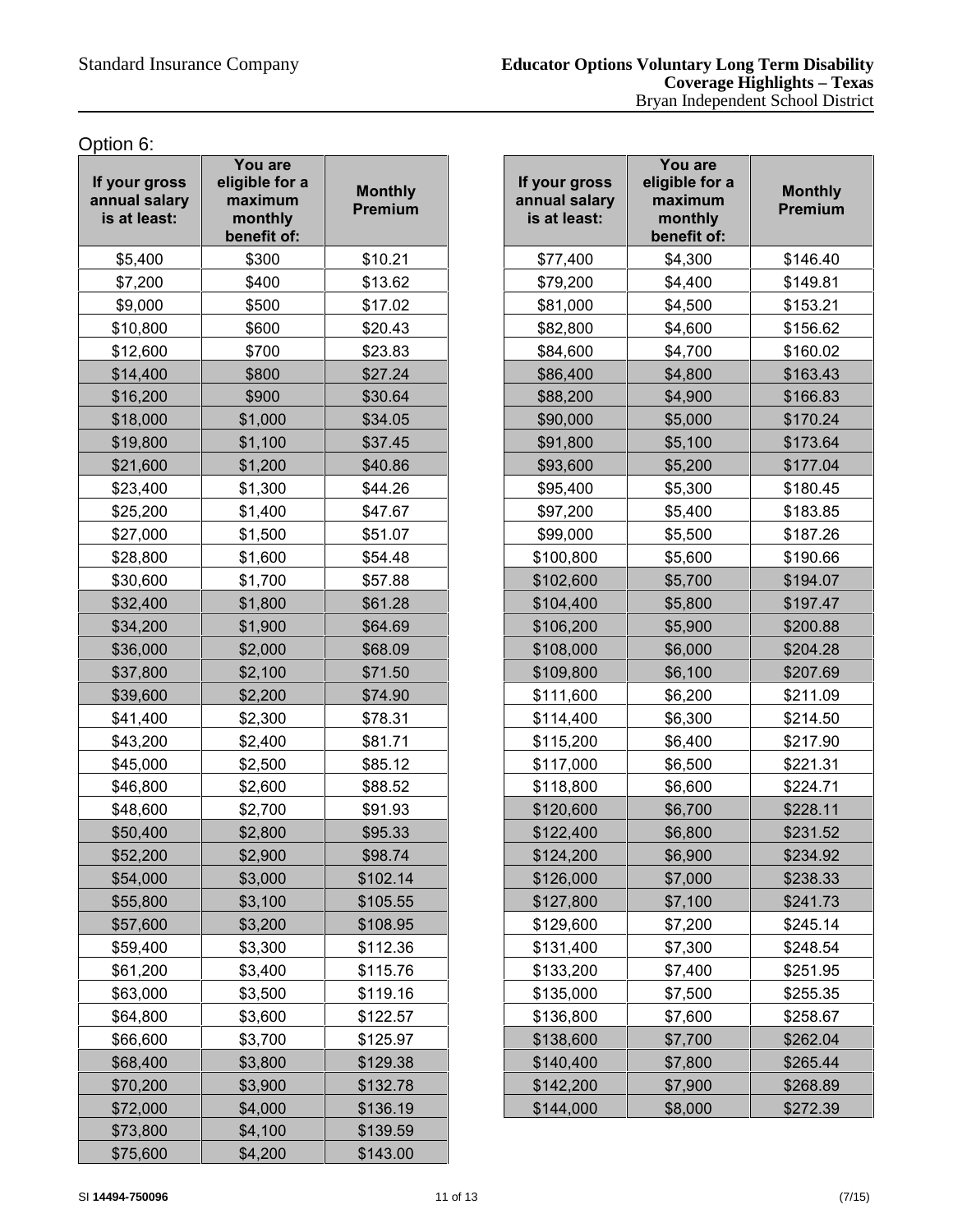Option 7:

| If your gross<br>annual salary<br>is at least: | You are<br>eligible for a<br>maximum<br>monthly<br>benefit of: | <b>Monthly</b><br>Premium |  |
|------------------------------------------------|----------------------------------------------------------------|---------------------------|--|
| \$5,400                                        | \$300                                                          | \$8.88                    |  |
| \$7,200                                        | \$400                                                          | \$11.83                   |  |
| \$9,000                                        | \$500                                                          | \$14.79                   |  |
| \$10,800                                       | \$600                                                          | \$17.75                   |  |
| \$12,600                                       | \$700                                                          | \$20.71                   |  |
| \$14,400                                       | \$800                                                          | \$23.67                   |  |
| \$16,200                                       | \$900                                                          | \$26.63                   |  |
| \$18,000                                       | \$1,000                                                        | \$29.59                   |  |
| \$19,800                                       | \$1,100                                                        | \$32.54                   |  |
| \$21,600                                       | \$1,200                                                        | \$35.50                   |  |
| \$23,400                                       | \$1,300                                                        | \$38.46                   |  |
| \$25,200                                       | \$1,400                                                        | \$41.42                   |  |
| \$27,000                                       | \$1,500                                                        | \$44.38                   |  |
| \$28,800                                       | \$1,600                                                        | \$47.34                   |  |
| \$30,600                                       | \$1,700                                                        | \$50.29                   |  |
| \$32,400                                       | \$1,800                                                        | \$53.25                   |  |
| \$34,200                                       | \$1,900                                                        | \$56.21                   |  |
| \$36,000                                       | \$2,000                                                        | \$59.17                   |  |
| \$37,800                                       | \$2,100                                                        | \$62.13                   |  |
| \$39,600                                       | \$2,200                                                        | \$65.09                   |  |
| \$41,400                                       | \$2,300                                                        | \$68.05                   |  |
| \$43,200                                       | \$2,400                                                        | \$71.00                   |  |
| \$45,000                                       | \$2,500                                                        | \$73.96                   |  |
| \$46,800                                       | \$2,600                                                        | \$76.92                   |  |
| \$48,600                                       | \$2,700                                                        | \$79.88                   |  |
| \$50,400                                       | \$2,800                                                        | \$82.84                   |  |
| \$52,200                                       | \$2,900                                                        | \$85.80                   |  |
| \$54,000                                       | \$3,000                                                        | \$88.76                   |  |
| \$55,800                                       | \$3,100                                                        | \$91.71                   |  |
| \$57,600                                       | \$3,200                                                        | \$94.67                   |  |
| \$59,400                                       | \$3,300                                                        | \$97.63                   |  |
| \$61,200                                       | \$3,400                                                        | \$100.59                  |  |
| \$63,000                                       | \$3,500                                                        | \$103.55                  |  |
| \$64,800                                       | \$3,600                                                        | \$106.51                  |  |
| \$66,600                                       | \$3,700                                                        | \$109.46                  |  |
| \$68,400                                       | \$3,800                                                        | \$112.42                  |  |
| \$70,200                                       | \$3,900                                                        | \$115.38                  |  |
| \$72,000                                       | \$4,000                                                        | \$118.34                  |  |
| \$73,800                                       | \$4,100                                                        | \$121.30                  |  |
| \$75,600                                       | \$4,200                                                        | \$124.26                  |  |

| our gross<br><b>nual salary</b><br>at least: | You are<br>eligible for a<br>maximum<br>monthly<br>benefit of: | <b>Monthly</b><br>Premium | If your gross<br>annual salary<br>is at least: | You are<br>eligible for a<br>maximum<br>monthly<br>benefit of: | <b>Monthly</b><br>Premium |
|----------------------------------------------|----------------------------------------------------------------|---------------------------|------------------------------------------------|----------------------------------------------------------------|---------------------------|
| \$5,400                                      | \$300                                                          | \$8.88                    | \$77,400                                       | \$4,300                                                        | \$127.22                  |
| \$7,200                                      | \$400                                                          | \$11.83                   | \$79,200                                       | \$4,400                                                        | \$130.17                  |
| \$9,000                                      | \$500                                                          | \$14.79                   | \$81,000                                       | \$4,500                                                        | \$133.13                  |
| \$10,800                                     | \$600                                                          | \$17.75                   | \$82,800                                       | \$4,600                                                        | \$136.09                  |
| \$12,600                                     | \$700                                                          | \$20.71                   | \$84,600                                       | \$4,700                                                        | \$139.05                  |
| \$14,400                                     | \$800                                                          | \$23.67                   | \$86,400                                       | \$4,800                                                        | \$142.01                  |
| \$16,200                                     | \$900                                                          | \$26.63                   | \$88,200                                       | \$4,900                                                        | \$144.97                  |
| \$18,000                                     | \$1,000                                                        | \$29.59                   | \$90,000                                       | \$5,000                                                        | \$147.93                  |
| \$19,800                                     | \$1,100                                                        | \$32.54                   | \$91,800                                       | \$5,100                                                        | \$150.88                  |
| \$21,600                                     | \$1,200                                                        | \$35.50                   | \$93,600                                       | \$5,200                                                        | \$153.84                  |
| \$23,400                                     | \$1,300                                                        | \$38.46                   | \$95,400                                       | \$5,300                                                        | \$156.80                  |
| \$25,200                                     | \$1,400                                                        | \$41.42                   | \$97,200                                       | \$5,400                                                        | \$159.76                  |
| \$27,000                                     | \$1,500                                                        | \$44.38                   | \$99,000                                       | \$5,500                                                        | \$162.72                  |
| \$28,800                                     | \$1,600                                                        | \$47.34                   | \$100,800                                      | \$5,600                                                        | \$165.68                  |
| \$30,600                                     | \$1,700                                                        | \$50.29                   | \$102,600                                      | \$5,700                                                        | \$168.63                  |
| \$32,400                                     | \$1,800                                                        | \$53.25                   | \$104,400                                      | \$5,800                                                        | \$171.59                  |
| \$34,200                                     | \$1,900                                                        | \$56.21                   | \$106,200                                      | \$5,900                                                        | \$174.55                  |
| \$36,000                                     | \$2,000                                                        | \$59.17                   | \$108,000                                      | \$6,000                                                        | \$177.51                  |
| \$37,800                                     | \$2,100                                                        | \$62.13                   | \$109,800                                      | \$6,100                                                        | \$180.47                  |
| \$39,600                                     | \$2,200                                                        | \$65.09                   | \$111,600                                      | \$6,200                                                        | \$183.43                  |
| \$41,400                                     | \$2,300                                                        | \$68.05                   | \$114,400                                      | \$6,300                                                        | \$186.39                  |
| \$43,200                                     | \$2,400                                                        | \$71.00                   | \$115,200                                      | \$6,400                                                        | \$189.34                  |
| \$45,000                                     | \$2,500                                                        | \$73.96                   | \$117,000                                      | \$6,500                                                        | \$192.30                  |
| \$46,800                                     | \$2,600                                                        | \$76.92                   | \$118,800                                      | \$6,600                                                        | \$195.26                  |
| \$48,600                                     | \$2,700                                                        | \$79.88                   | \$120,600                                      | \$6,700                                                        | \$198.22                  |
| \$50,400                                     | \$2,800                                                        | \$82.84                   | \$122,400                                      | \$6,800                                                        | \$201.18                  |
| \$52,200                                     | \$2,900                                                        | \$85.80                   | \$124,200                                      | \$6,900                                                        | \$204.14                  |
| \$54,000                                     | \$3,000                                                        | \$88.76                   | \$126,000                                      | \$7,000                                                        | \$207.10                  |
| \$55,800                                     | \$3,100                                                        | \$91.71                   | \$127,800                                      | \$7,100                                                        | \$210.05                  |
| \$57,600                                     | \$3,200                                                        | \$94.67                   | \$129,600                                      | \$7,200                                                        | \$213.01                  |
| \$59,400                                     | \$3,300                                                        | \$97.63                   | \$131,400                                      | \$7,300                                                        | \$215.97                  |
| \$61,200                                     | \$3,400                                                        | \$100.59                  | \$133,200                                      | \$7,400                                                        | \$218.93                  |
| \$63,000                                     | \$3,500                                                        | \$103.55                  | \$135,000                                      | \$7,500                                                        | \$221.89                  |
| \$64,800                                     | \$3,600                                                        | \$106.51                  | \$136,800                                      | \$7,600                                                        | \$224.75                  |
| \$66,600                                     | \$3,700                                                        | \$109.46                  | \$138,600                                      | \$7,700                                                        | \$227.71                  |
| \$68,400                                     | \$3,800                                                        | \$112.42                  | \$140,400                                      | \$7,800                                                        | \$230.67                  |
| \$70,200                                     | \$3,900                                                        | \$115.38                  | \$142,200                                      | \$7,900                                                        | \$233.67                  |
| \$72,000                                     | \$4,000                                                        | \$118.34                  | \$144,000                                      | \$8,000                                                        | \$236.68                  |
|                                              |                                                                |                           |                                                |                                                                |                           |